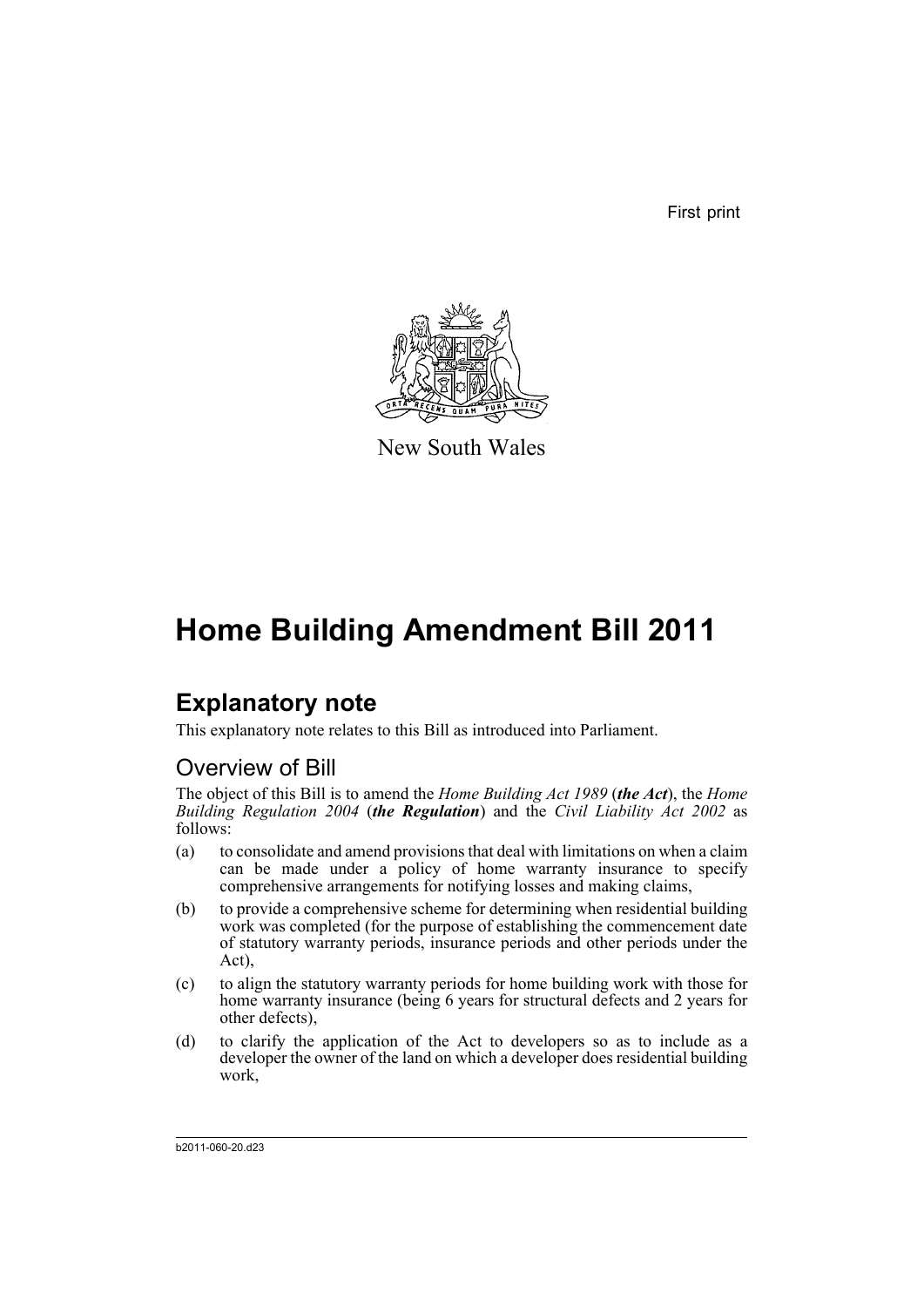Explanatory note

- (e) to expand the list of persons who are not required to be beneficiaries under a contract of home warranty insurance because they are "related" to a developer or contractor to include related entities and related parties under the *Corporations Act 2001* of the Commonwealth,
- (f) to raise the threshold for the requirements for written home building contracts from \$1,000 to \$5,000 and to introduce a written "short form" contract requirement for work between \$1,000 and \$5,000,
- (g) to raise the threshold for the requirement for home warranty insurance and a 5-day cooling-off period for residential building work from \$12,000 to \$20,000,
- (h) to reduce the \$500 excess for home warranty insurance claims to \$250,
- (i) to increase the minimum home warranty insurance cover from \$300,000 to \$340,000,
- (j) to extend the statutory dispute resolution process to enable a contractor to notify a dispute with a consumer,
- (k) to provide for the sharing of information between NSW Fair Trading and the NSW Self Insurance Corporation in respect of functions under the Act,
- (l) to exempt a liability arising from breach of a statutory warranty under the Act from proportionate liability under the *Civil Liability Act 2002*.

## Outline of provisions

**Clause 1** sets out the name (also called the short title) of the proposed Act.

**Clause 2** provides for the commencement of the amendments to be made to the proposed Act variously on the date of assent to the proposed Act or on a day to be appointed by proclamation.

## **Schedule 1 Amendment of Home Building Act 1989 No 147**

**Schedule 1 [2] and [3]** extend the definition of *developer* of residential development in the Act to deem the owner of land on which residential building work is done by a developer to also be a developer in relation to the work. **Schedule 1 [1], [5], [12],** [16] and [28] make consequential amendments.

**Schedules 1 [4] and 3 [9]** provide for the determination of when residential building work was completed. The amendment also deals with residential building work that is completed in stages by providing that separate buildings can be regarded as complete prior to completion of the entire project. **Schedule 1 [25] and [26]** make consequential amendments to the start date of the period of cover under a home warranty insurance policy, so that the start date will be the date of completion of the work (without the alternative later start date of the end of the contract for the work, as at present).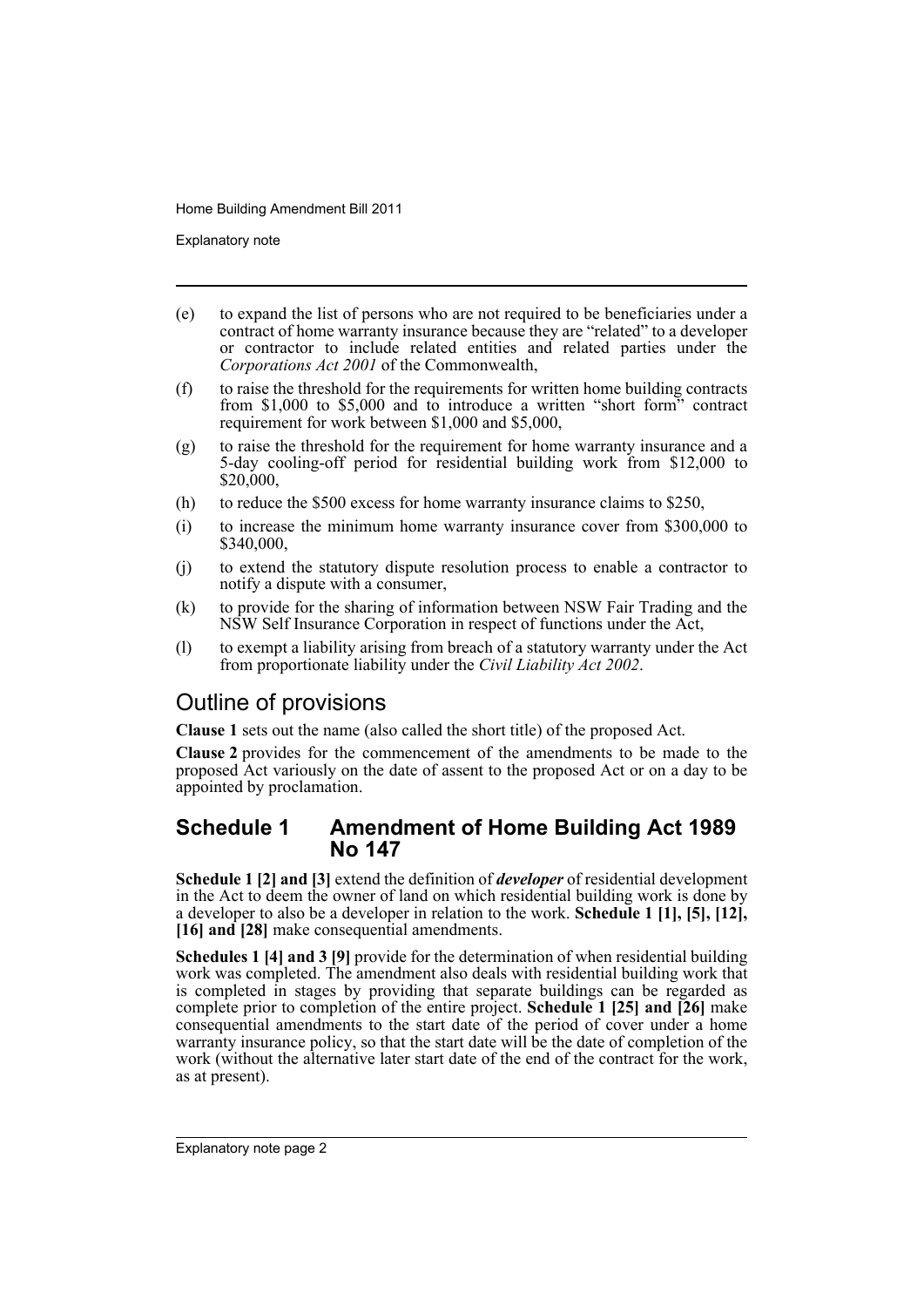Explanatory note

**Schedules 1 [6]–[11] and 3 [1]–[4]** make the following changes to the provisions regulating the form and content of home building contracts:

- (a) the threshold for the requirement that a home building contract be in writing will be raised from \$1,000 to \$5,000,
- (b) a written "short form" contract will be required for work between \$1,000 and \$5,000,
- (c) the threshold for a home building contract to include a 5-day cooling-off period will be raised from \$12,000 to \$20,000.

**Schedule 1 [13]** aligns the statutory warranty periods for home building work with those for home warranty insurance. This will provide a warranty period of 6 years for structural defects and  $\tilde{2}$  years for other defects, with an additional 6 months for a defect that does not become apparent until the last 6 months of a warranty period. The current warranty period is 7 years for all defects.

**Schedule 1 [14] and [15]** extend the provisions of the Act for dealing with building disputes notified by consumers to the Director-General to enable a contractor to notify a dispute with a consumer.

**Schedules 1 [17]–[22] and 3 [12], [13] and [15]** raise the threshold for the requirement for home warranty insurance from \$12,000 to \$20,000.

**Schedules 1 [23] and 3 [7], [8] and [11]** increase the minimum home warranty insurance cover from \$300,000 to \$340,000.

**Schedules 1 [24] and 3 [5]** reduce the \$500 maximum excess for home warranty insurance claims to \$250.

**Schedule 1 [27]** inserts new provisions that set out when a claim can be made under a policy of home warranty insurance, to provide as follows:

- (a) For policies issued from 1 May 1997 to 30 June 2002, a claim must be made during the period of insurance, or within 6 months after the period of insurance for defects that become apparent during the last 6 months of the period of insurance.
- (b) For policies issued on or after 1 July 2002, a claim must be made during the period of insurance, or within 6 months after the period of insurance for defects that become apparent during the last 6 months of the period of insurance. If a loss becomes apparent during the period of insurance but a claim cannot be made during that period, a claim can be made after the period of insurance but only if the loss was properly notified during the period of insurance (or within 6 months after the period of insurance for a loss that becomes apparent in the last 6 months of the period of insurance) and the claim was diligently pursued.
- (c) For policies issued before 1 July 2010 there is an absolute bar on making a claim more than 10 years after the work insured was completed.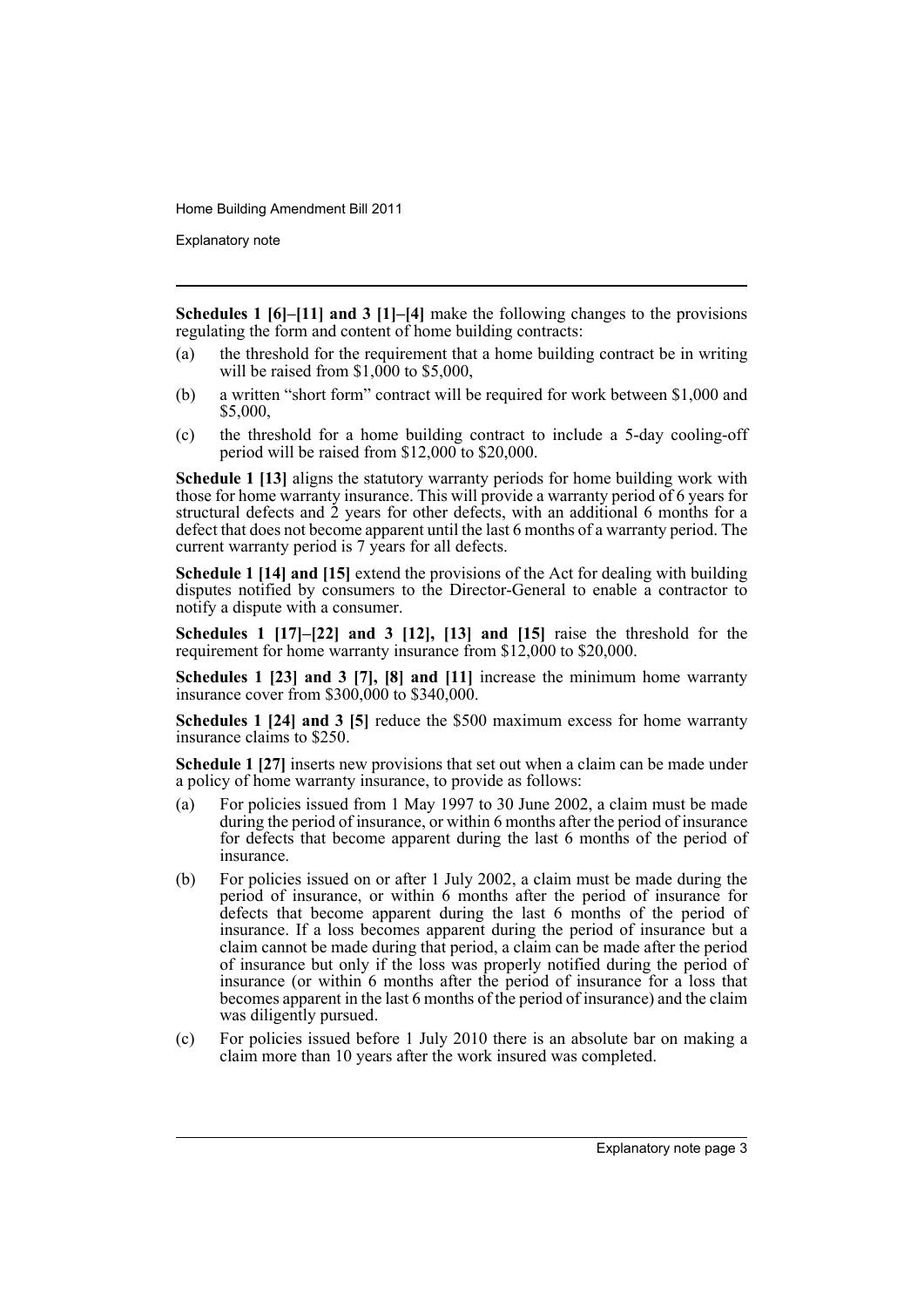Explanatory note

**Schedule 1 [29]** authorises the sharing of information in respect of functions under the Act between persons engaged in the administration of the Act and the NSW Self Insurance Corporation and members of its staff.

**Schedule 1 [30]** inserts a standard savings and transitional regulation-making power.

**Schedule 1 [31]** inserts savings and transitional provisions to extend the amendments made by the proposed Act to matters arising before the commencement of the amendments with certain exceptions for claims notified before the commencement of the amendments and a general exception for claims already made or matters the subject of pending or finalised legal proceedings.

### **Schedule 2 Amendment of Civil Liability Act 2002 No 22**

**Schedule 2 [1]** exempts civil liability arising from breach of a statutory warranty under the *Home Building Act 1989* from the proportionate liability provisions of the *Civil Liability Act 2002*, so that joint and several liability will continue to apply in respect of any such liability in proceedings brought by a person having the benefit of the statutory warranty.

**Schedule 2 [3]** inserts a transitional provision that extends the amendment to civil liability arising before the commencement of the amendment but not so as to affect proceedings commenced before the commencement of the amendment. **Schedule 2 [2]** inserts a standard savings and transitional regulation-making power.

## **Schedule 3 Amendment of Home Building Regulation 2004**

**Schedule 3** makes the following additional amendments to the *Home Building Regulation 2004*:

- (a) **Schedule 3 [6]** extends the list of persons who are not required to be beneficiaries under a contract of home warranty insurance to include (in addition to related companies of a developer or contractor) related entities and related parties under the *Corporations Act 2001* of the Commonwealth,
- (b) **Schedule 3 [10]** makes it clear that an existing provision that deems notice of a claim to constitute notice of a related loss does not apply to the proposed new provisions that limit when a claim can be made,
- (c) **Schedule 3 [14]** makes a consequential amendment.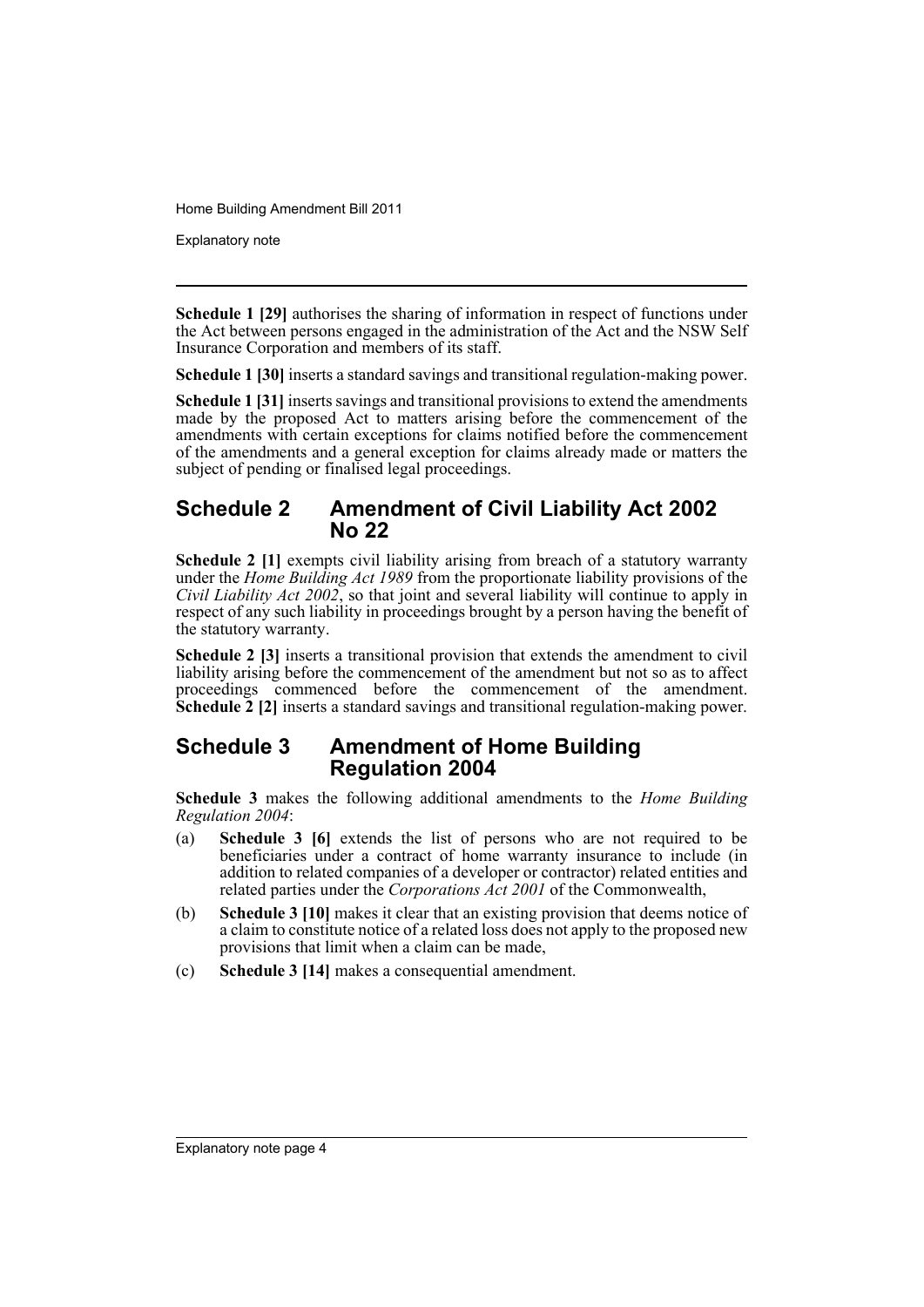First print



New South Wales

# **Home Building Amendment Bill 2011**

# **Contents**

|            |                                                       | Page |
|------------|-------------------------------------------------------|------|
| 1          | Name of Act                                           |      |
|            | 2 Commencement                                        |      |
|            | Schedule 1 Amendment of Home Building Act 1989 No 147 | 3    |
| Schedule 2 | Amendment of Civil Liability Act 2002 No 22           | 15   |
| Schedule 3 | Amendment of Home Building Regulation 2004            | 16   |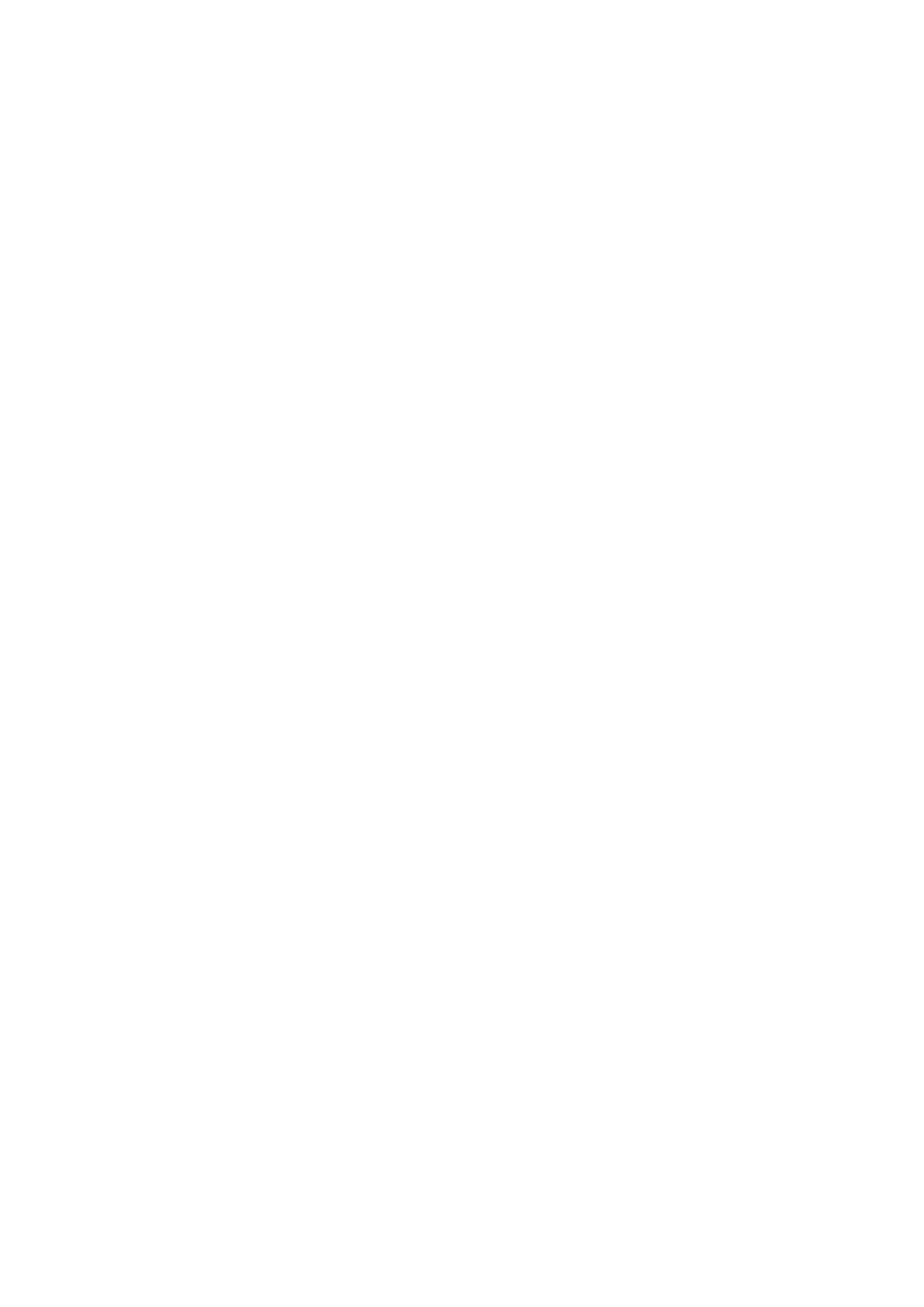

New South Wales

# **Home Building Amendment Bill 2011**

No , 2011

### **A Bill for**

An Act to amend the *Home Building Act 1989* to make further provision in respect of home warranty insurance, statutory warranties, developers, building disputes and administrative arrangements; to amend the *Civil Liability Act 2002* in relation to proportionate liability; and for other purposes.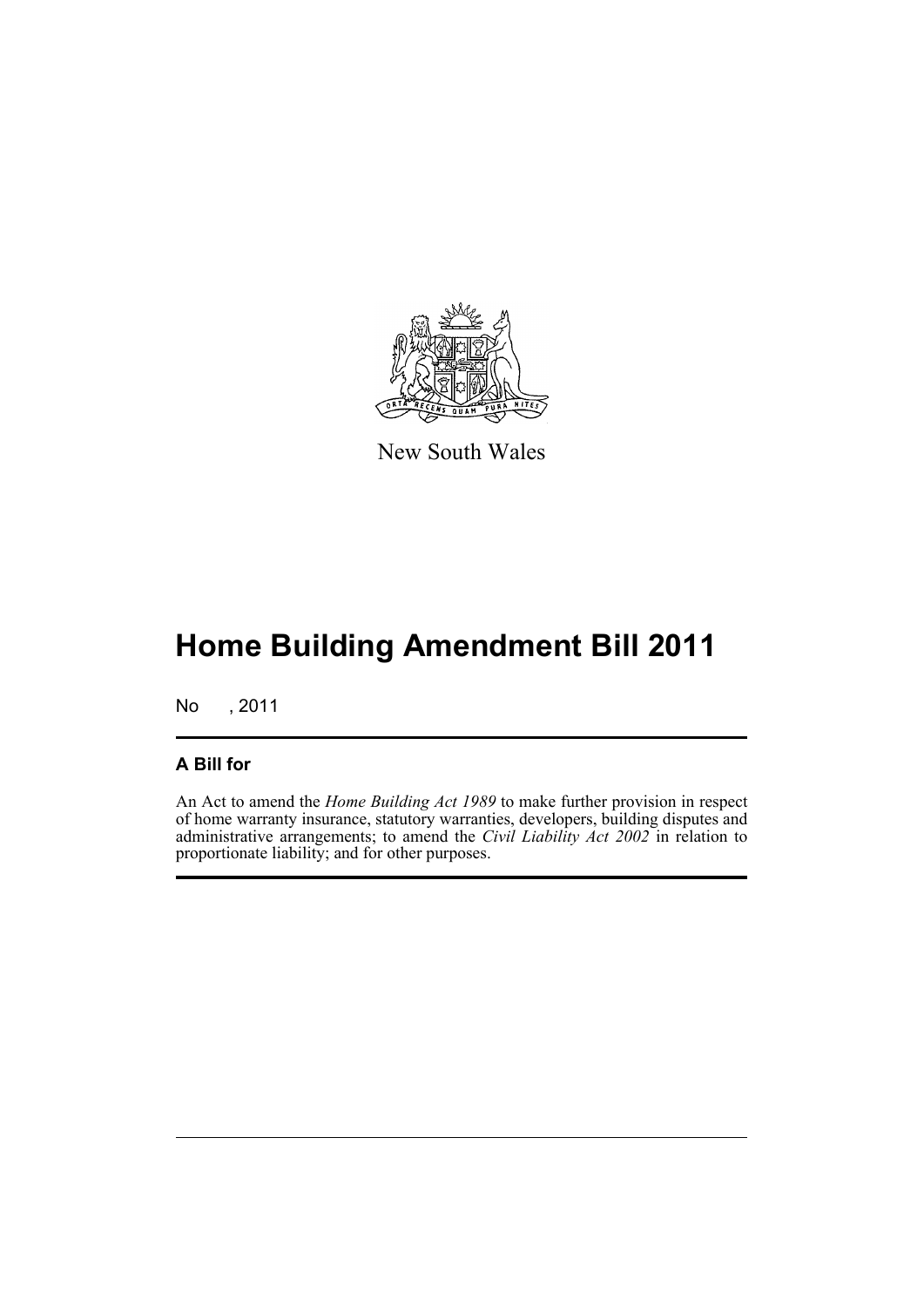<span id="page-7-1"></span><span id="page-7-0"></span>

| The Legislature of New South Wales enacts:<br>1. |                                                                                                                                            |               |  |  |
|--------------------------------------------------|--------------------------------------------------------------------------------------------------------------------------------------------|---------------|--|--|
|                                                  | Name of Act                                                                                                                                | $\mathcal{P}$ |  |  |
|                                                  | This Act is the <i>Home Building Amendment Act 2011</i> .                                                                                  | 3             |  |  |
|                                                  | <b>Commencement</b>                                                                                                                        | 4             |  |  |
| (1)                                              | This Act commences on the date of assent to this Act, except as<br>provided by subsection (2).                                             | 5<br>6        |  |  |
| (2)                                              | Schedule 1 [6]-[11], [13] and [17]-[24] and Schedule 3 [1]-[8] and<br>[11]–[15] commence on a day or days to be appointed by proclamation. | 7<br>8        |  |  |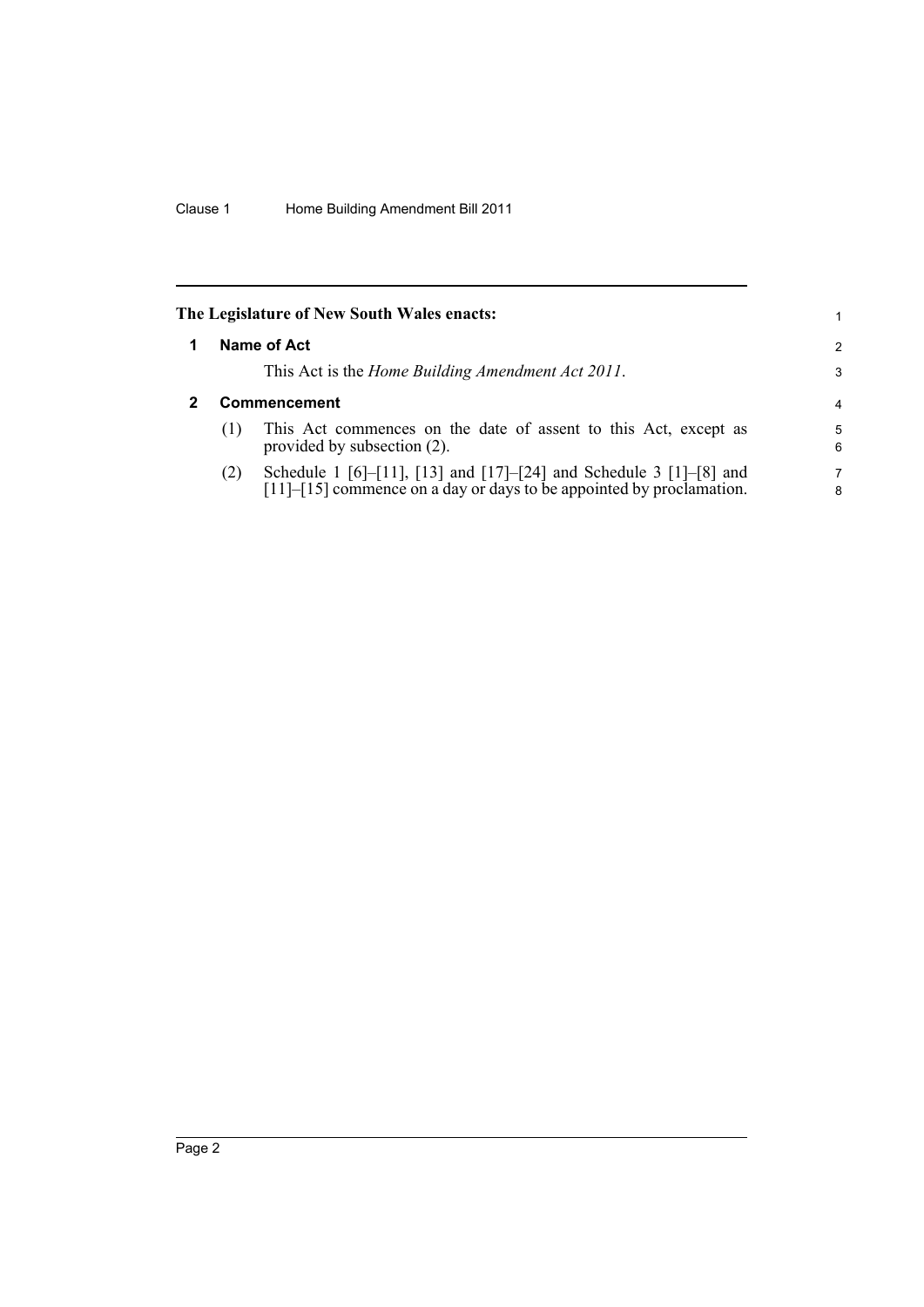Amendment of Home Building Act 1989 No 147 Schedule 1

<span id="page-8-0"></span>

|       | <b>Schedule 1</b> |                   | <b>Amendment of Home Building Act 1989</b><br><b>No 147</b>                                                                                                                                                                                                                                                                                                                                                                                                                                                                                                                                                                                                                     | 1<br>$\overline{c}$                                                     |
|-------|-------------------|-------------------|---------------------------------------------------------------------------------------------------------------------------------------------------------------------------------------------------------------------------------------------------------------------------------------------------------------------------------------------------------------------------------------------------------------------------------------------------------------------------------------------------------------------------------------------------------------------------------------------------------------------------------------------------------------------------------|-------------------------------------------------------------------------|
| [1]   |                   |                   | <b>Section 3 Definitions</b>                                                                                                                                                                                                                                                                                                                                                                                                                                                                                                                                                                                                                                                    | 3                                                                       |
|       |                   |                   | Insert in alphabetical order in section $3(1)$ :<br><i>developer</i> —see section 3A.                                                                                                                                                                                                                                                                                                                                                                                                                                                                                                                                                                                           | 4<br>5                                                                  |
| [2]   |                   |                   | Section 3A Application of provisions to developers                                                                                                                                                                                                                                                                                                                                                                                                                                                                                                                                                                                                                              | 6                                                                       |
|       |                   |                   | Omit "is a developer who does the work" from section 3A (1).                                                                                                                                                                                                                                                                                                                                                                                                                                                                                                                                                                                                                    | 7                                                                       |
|       |                   |                   | Insert instead "is a developer in relation to that residential building work".                                                                                                                                                                                                                                                                                                                                                                                                                                                                                                                                                                                                  | 8                                                                       |
| $[3]$ |                   |                   | Section 3A (1A)                                                                                                                                                                                                                                                                                                                                                                                                                                                                                                                                                                                                                                                                 | 9                                                                       |
|       |                   |                   | Insert after section $3A(1)$ :                                                                                                                                                                                                                                                                                                                                                                                                                                                                                                                                                                                                                                                  | 10                                                                      |
|       |                   | (1A)              | Residential building work done on land in the circumstances set<br>out in subsection $(2)$ is, for the purpose of determining who is a<br>developer in relation to the work, deemed to have been done on<br>behalf of the owner of the land (in addition to any person on<br>whose behalf the work was actually done).<br>Note. This makes the owner of the land a developer even if the work is<br>actually done on behalf of another person (for example, on behalf of a<br>party to a joint venture agreement with the owner for the development of<br>the land). The other person on whose behalf the work is actually done is<br>also a developer in relation to the work. | 11<br>$12 \overline{ }$<br>13<br>14<br>15<br>16<br>17<br>18<br>19<br>20 |
| [4]   |                   | <b>Section 3B</b> |                                                                                                                                                                                                                                                                                                                                                                                                                                                                                                                                                                                                                                                                                 | 21                                                                      |
|       |                   |                   | Insert after section 3A:                                                                                                                                                                                                                                                                                                                                                                                                                                                                                                                                                                                                                                                        | 22                                                                      |
|       | 3B                |                   | Date of completion of residential building work                                                                                                                                                                                                                                                                                                                                                                                                                                                                                                                                                                                                                                 | 23                                                                      |
|       |                   | (1)               | The completion of residential building work occurs on the date<br>that the work is complete within the meaning of the contract<br>under which the work was done.                                                                                                                                                                                                                                                                                                                                                                                                                                                                                                                | 24<br>25<br>26                                                          |
|       |                   | (2)               | If the contract does not provide for when work is complete (or<br>there is no contract), the completion of residential building work<br>occurs on <i>practical completion</i> of the work, which is when the<br>work is completed except for any omissions or defects that do not<br>prevent the work from being reasonably capable of being used for<br>its intended purpose.                                                                                                                                                                                                                                                                                                  | 27<br>28<br>29<br>30<br>31<br>32                                        |
|       |                   | (3)               | It is to be presumed (unless an earlier date for practical<br>completion can be established) that practical completion of<br>residential building work occurred on the earliest of whichever of<br>the following dates can be established for the work:                                                                                                                                                                                                                                                                                                                                                                                                                         | 33<br>34<br>35<br>36                                                    |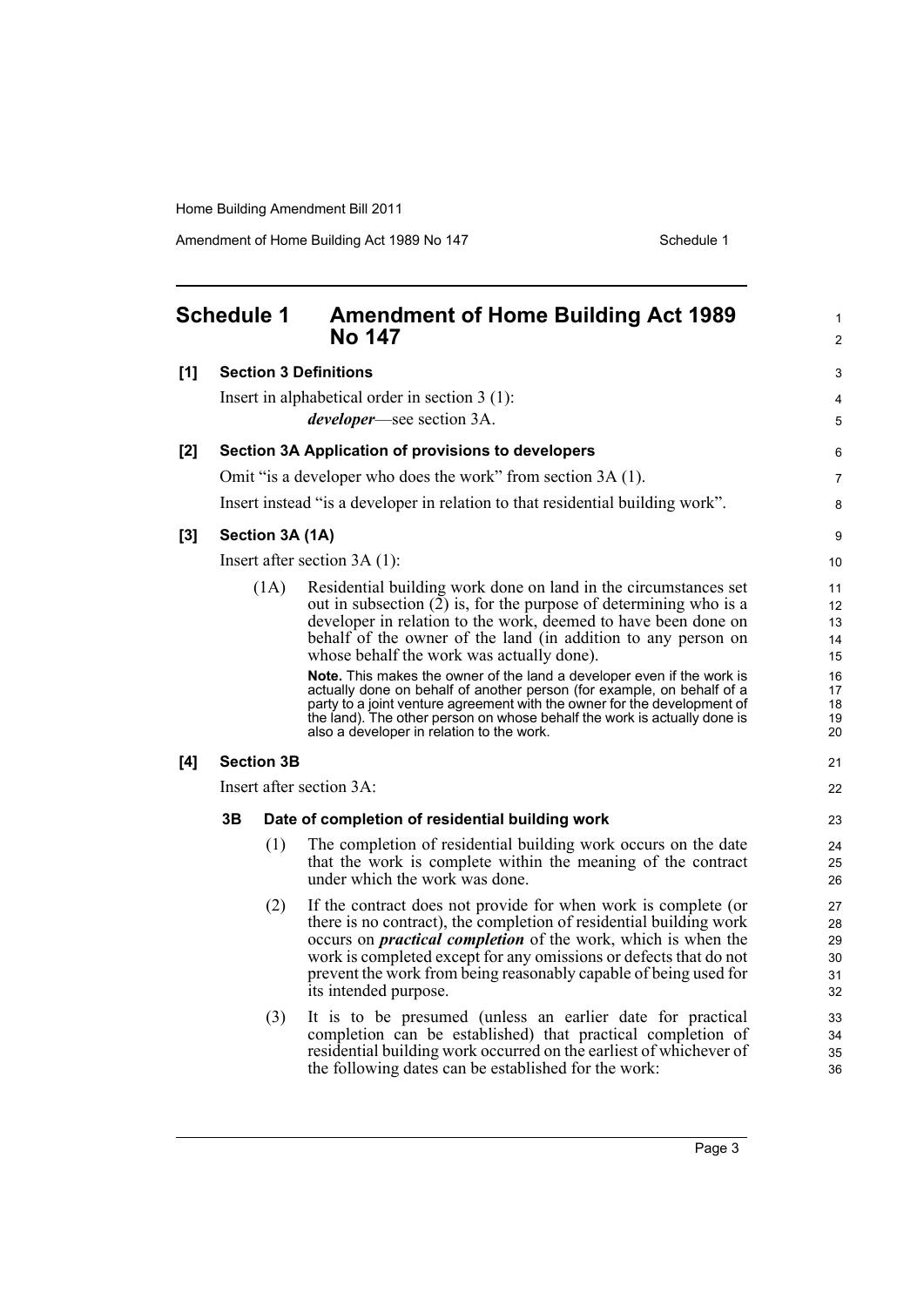(a) the date on which the contractor handed over possession of the work to the owner,

- (b) the date on which the contractor last attended the site to carry out work (other than work to remedy any defect that does not affect practical completion),
- (c) the date of issue of an occupation certificate under the *Environmental Planning and Assessment Act 1979* that authorises commencement of the use or occupation of the work,
- (d) (in the case of owner-builder work) the date that is 18 months after the issue of the owner-builder permit for the work.
- (4) If residential building work comprises the construction of 2 or more buildings each of which is reasonably capable of being used and occupied separately, practical completion of the individual buildings can occur at different times (so that practical completion of any one building does not require practical completion of all the buildings).
- (5) This section applies for the purposes of determining when completion of residential building work occurs for the purposes of any provision of this Act, the regulations or a contract of home warranty insurance.

#### **[5] Section 4 Unlicensed contracting**

Omit section 4 (4). Insert instead:

(4) A developer in relation to residential building work must not contract with another person for the other person to do that residential building work on behalf of the developer unless the other person is the holder of a contractor licence authorising the other person to do work of that kind.

Maximum penalty: 1,000 penalty units in the case of a corporation and 200 penalty units in any other case.

#### **[6] Section 6 Application of requirements for contracts**

Omit "sections 7, 7A and 7B" wherever occurring in section 6 (2).

Insert instead "sections 7, 7AAA, 7A and 7B".

#### **[7] Section 7 Form of contracts**

Insert before section 7 (1):

(1A) This section applies to a contract only if the contract price exceeds the prescribed amount or (if the contract price is not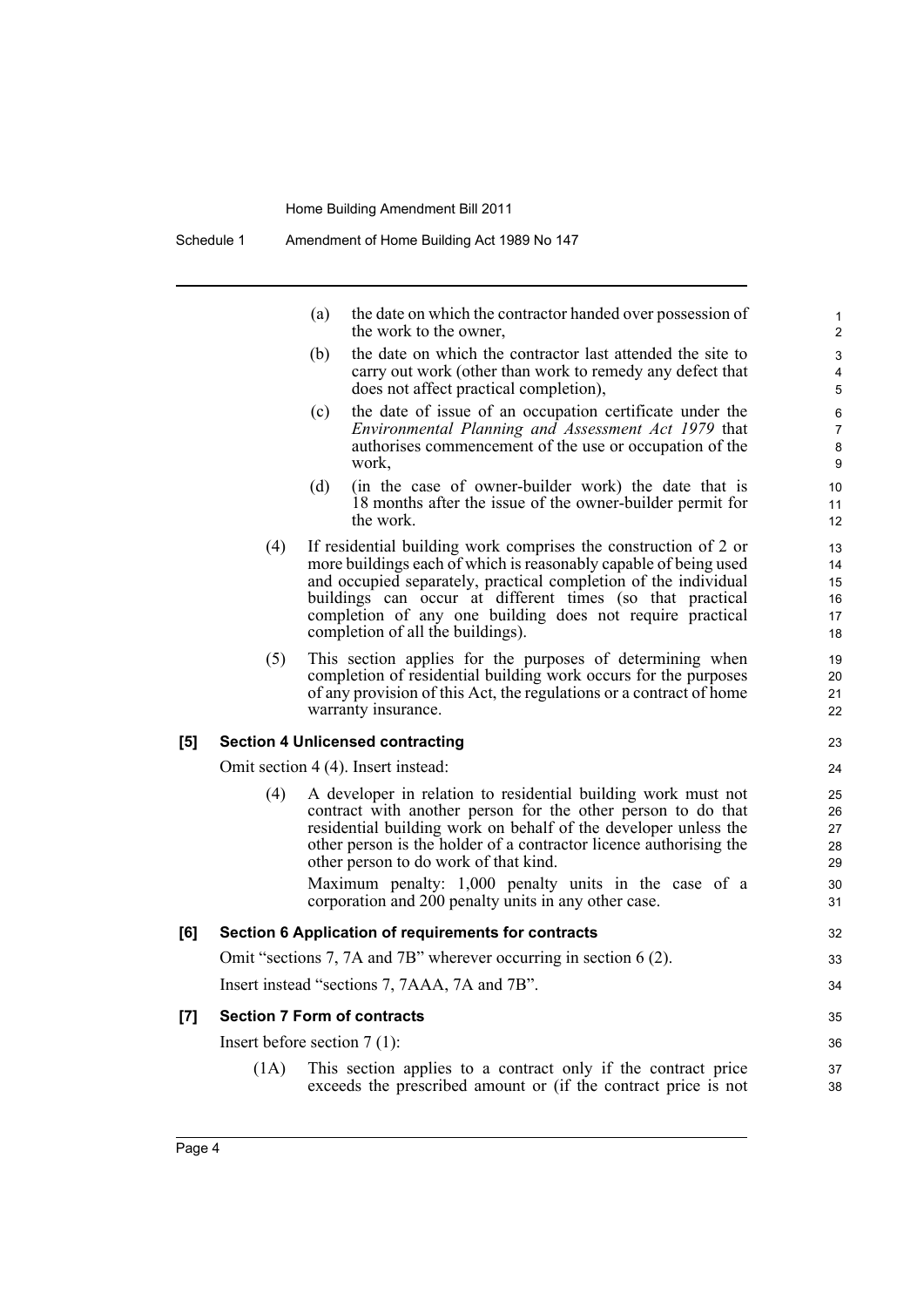Amendment of Home Building Act 1989 No 147 **Schedule 1** Schedule 1

known) the reasonable market cost of the labour and materials involved exceeds the prescribed amount. The *prescribed amount* is the amount prescribed by the regulations for the purposes of this section and is inclusive of GST. **[8] Section 7AAA** Insert after section 7: **7AAA Form of contracts—small jobs** (1) This section applies to a contract only if the contract is not one to which section 7 applies and the contract price exceeds the prescribed amount or (if the contract price is not known) the reasonable market cost of the labour and materials involved exceeds the prescribed amount. The *prescribed amount* is the amount prescribed by the regulations for the purposes of this section and is inclusive of GST. (2) A contract must be in writing and be dated and signed by or on behalf of each of the parties to it. (3) A contract must contain: (a) the names of the parties, including the name of the holder of the contractor licence shown on the contractor licence, and (b) the number of the contractor licence, and (c) a description of the work to which the contract relates, and (d) any plans and specifications for the work, and (e) the contract price if known. (4) The contract must comply with any requirements prescribed by the regulations for the purposes of a contract to which this section applies. **[9] Section 7AA Consumer information** Insert before section 7AA (1): (1A) This section applies only to contracts to which section 7 applies. **[10] Section 7A Offence** Insert "or 7AAA" after "section 7". 1 2 3 4 5 6 7 8 9 10 11 12 13 14 15 16 17 18 19 20 21 22 23 24  $25$ 26 27 28 29 30 31 32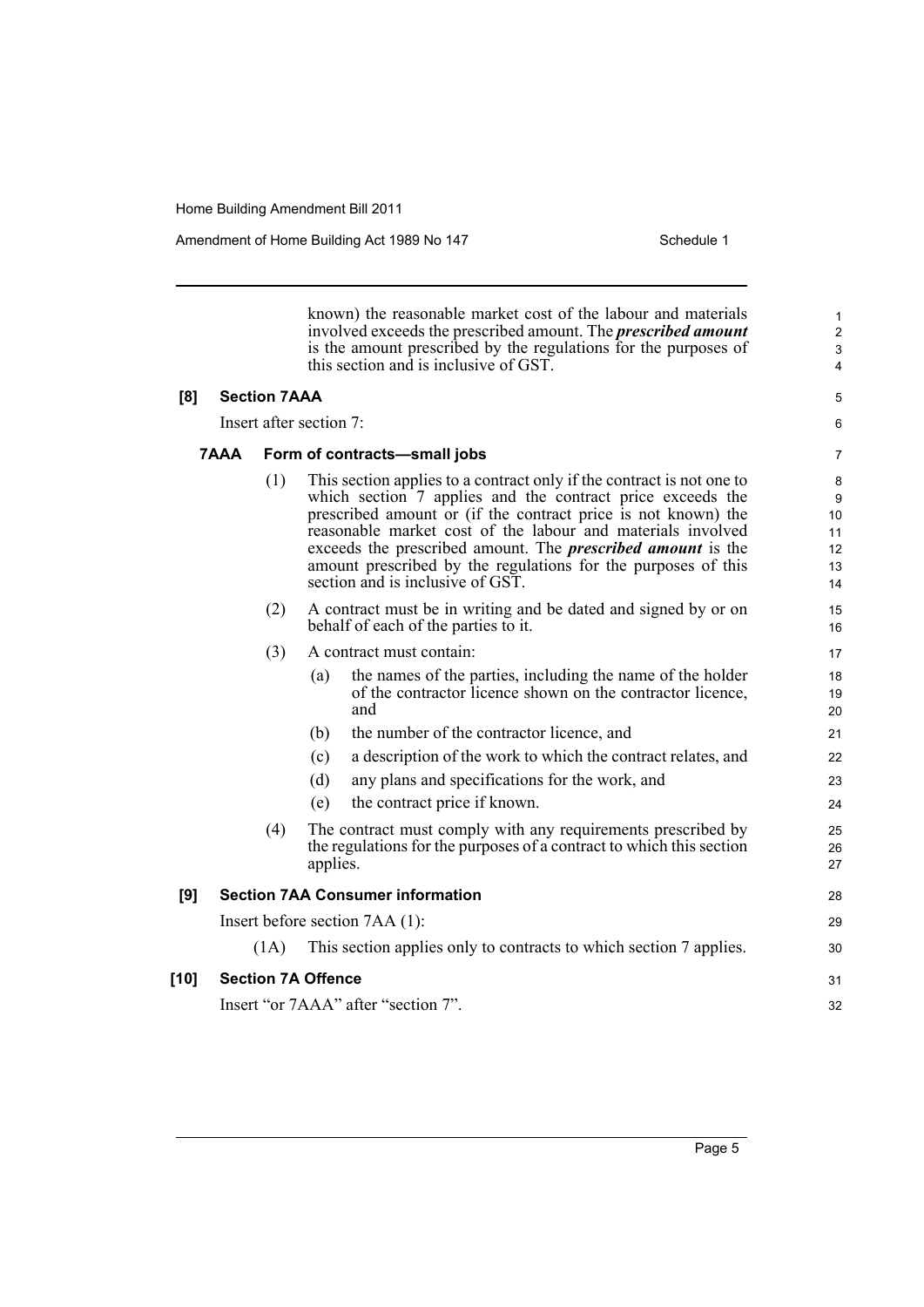Schedule 1 Amendment of Home Building Act 1989 No 147

#### **[11] Section 7BA Cooling-off period: person may rescind a contract for residential building work within 5 days without penalty**

Insert before section 7BA (1):

(1A) This section applies to a contract only if the contract price exceeds the prescribed amount or (if the contract price is not known) the reasonable market cost of the labour and materials involved exceeds the prescribed amount. The *prescribed amount* is the amount prescribed by the regulations for the purposes of this section and is inclusive of GST.

#### **[12] Section 18C Warranties as to work by others**

Insert at the end of section 18C:

(2) For the purposes of this section, residential building work done on behalf of a developer is taken to have been done by the developer.

#### **[13] Section 18E Proceedings for breach of warranties**

Omit section 18E (1). Insert instead:

- (1) Proceedings for a breach of a statutory warranty must be commenced in accordance with the following provisions:
	- (a) proceedings must be commenced before the end of the warranty period for the breach,
	- (b) the warranty period is 6 years for a breach that results in a structural defect (as defined in the regulations) or 2 years in any other case,
	- (c) the warranty period starts on completion of the work to which it relates (but this does not prevent proceedings from being commenced before completion of the work),
	- (d) if the work is not completed, the warranty period starts on:
		- (i) the date the contract is terminated, or
		- (ii) if the contract is not terminated—the date on which work under the contract ceased, or
		- (iii) if the contract is not terminated and work under the contract was not commenced—the date of the contract,
	- (e) if the breach of warranty becomes apparent within the last 6 months of the warranty period, proceedings may be commenced within a further 6 months after the end of the warranty period,

 $\overline{Q}$ 

10 11

> 12 13 14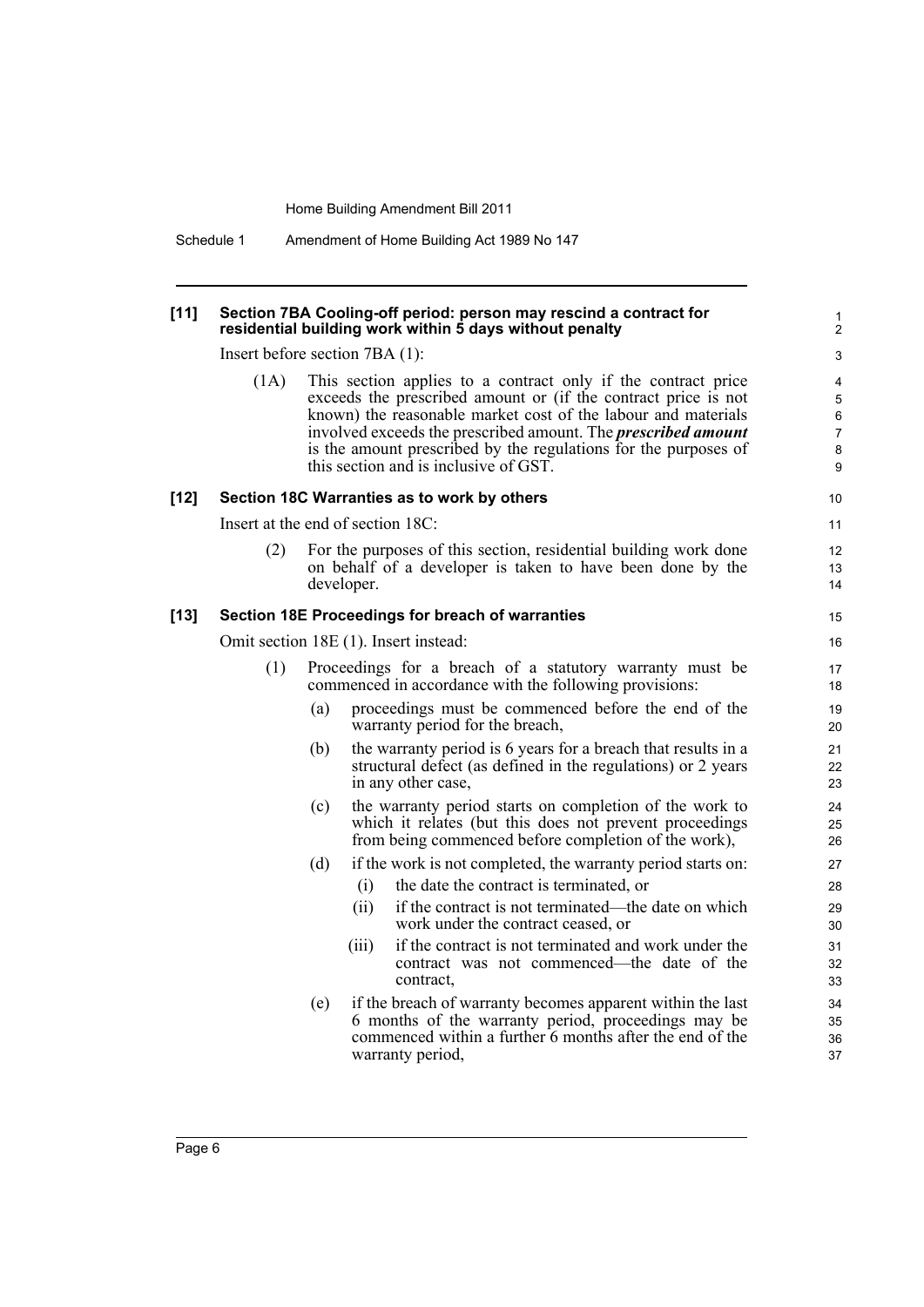Amendment of Home Building Act 1989 No 147 Schedule 1

|        |                                 | (f) | a breach of warranty <b>becomes</b> apparent when any person<br>entitled to the benefit of the warranty first becomes aware<br>(or ought reasonably to have become aware) of the breach.                                                                                                                                                                                                               | 1<br>$\overline{c}$<br>3                  |
|--------|---------------------------------|-----|--------------------------------------------------------------------------------------------------------------------------------------------------------------------------------------------------------------------------------------------------------------------------------------------------------------------------------------------------------------------------------------------------------|-------------------------------------------|
| $[14]$ |                                 |     | Section 48C Notification of building dispute                                                                                                                                                                                                                                                                                                                                                           | 4                                         |
|        | Insert after section $48C(1)$ : |     |                                                                                                                                                                                                                                                                                                                                                                                                        | 5                                         |
|        | (1A)                            |     | A contractor may notify the Director-General, in such manner as<br>the Director-General may approve, that the contractor has a<br>dispute with a person with respect to residential building work or<br>specialist work done by the contractor, not being a dispute with<br>another contractor. The regulations may impose restrictions on<br>the disputes that can be notified under this subsection. | 6<br>$\overline{7}$<br>8<br>9<br>10<br>11 |
| $[15]$ |                                 |     | Section 48D Investigation of dispute                                                                                                                                                                                                                                                                                                                                                                   | 12                                        |
|        |                                 |     | Omit "the complainant and the contractor" from section 48D (2).                                                                                                                                                                                                                                                                                                                                        | 13                                        |
|        | in dispute".                    |     | Insert instead "the complainant and the person with whom the complainant is                                                                                                                                                                                                                                                                                                                            | 14<br>15                                  |
| $[16]$ | <b>Section 90 Definitions</b>   |     |                                                                                                                                                                                                                                                                                                                                                                                                        | 16                                        |
|        |                                 |     | Omit the definition of <i>developer</i> from section 90 $(1)$ .                                                                                                                                                                                                                                                                                                                                        | 17                                        |
| $[17]$ |                                 |     | Section 92 Contract work must be insured                                                                                                                                                                                                                                                                                                                                                               | 18                                        |
|        |                                 |     | Omit section 92 (3). Insert instead:                                                                                                                                                                                                                                                                                                                                                                   | 19                                        |
|        | (3)                             |     | This section does not apply if the contract price does not exceed<br>the amount prescribed by the regulations for the purposes of this<br>section or (if the contract price is not known) the reasonable<br>market cost of the labour and materials involved does not exceed<br>that amount.                                                                                                           | 20<br>21<br>22<br>23<br>24                |
| $[18]$ | <b>Section 92 (5)</b>           |     |                                                                                                                                                                                                                                                                                                                                                                                                        | 25                                        |
|        | Omit the subsection.            |     |                                                                                                                                                                                                                                                                                                                                                                                                        | 26                                        |
| $[19]$ |                                 |     | <b>Section 95 Owner-builder insurance</b>                                                                                                                                                                                                                                                                                                                                                              | 27                                        |
|        |                                 |     | Omit section 95 (3) (b). Insert instead:                                                                                                                                                                                                                                                                                                                                                               | 28                                        |
|        |                                 | (b) | if the reasonable market cost of the labour and materials<br>involved does not exceed the amount prescribed by the<br>regulations for the purposes of this section, or                                                                                                                                                                                                                                 | 29<br>30<br>31                            |
| $[20]$ | <b>Section 95 (5)</b>           |     |                                                                                                                                                                                                                                                                                                                                                                                                        | 32                                        |
|        | Omit the subsection.            |     |                                                                                                                                                                                                                                                                                                                                                                                                        | 33                                        |
|        |                                 |     |                                                                                                                                                                                                                                                                                                                                                                                                        |                                           |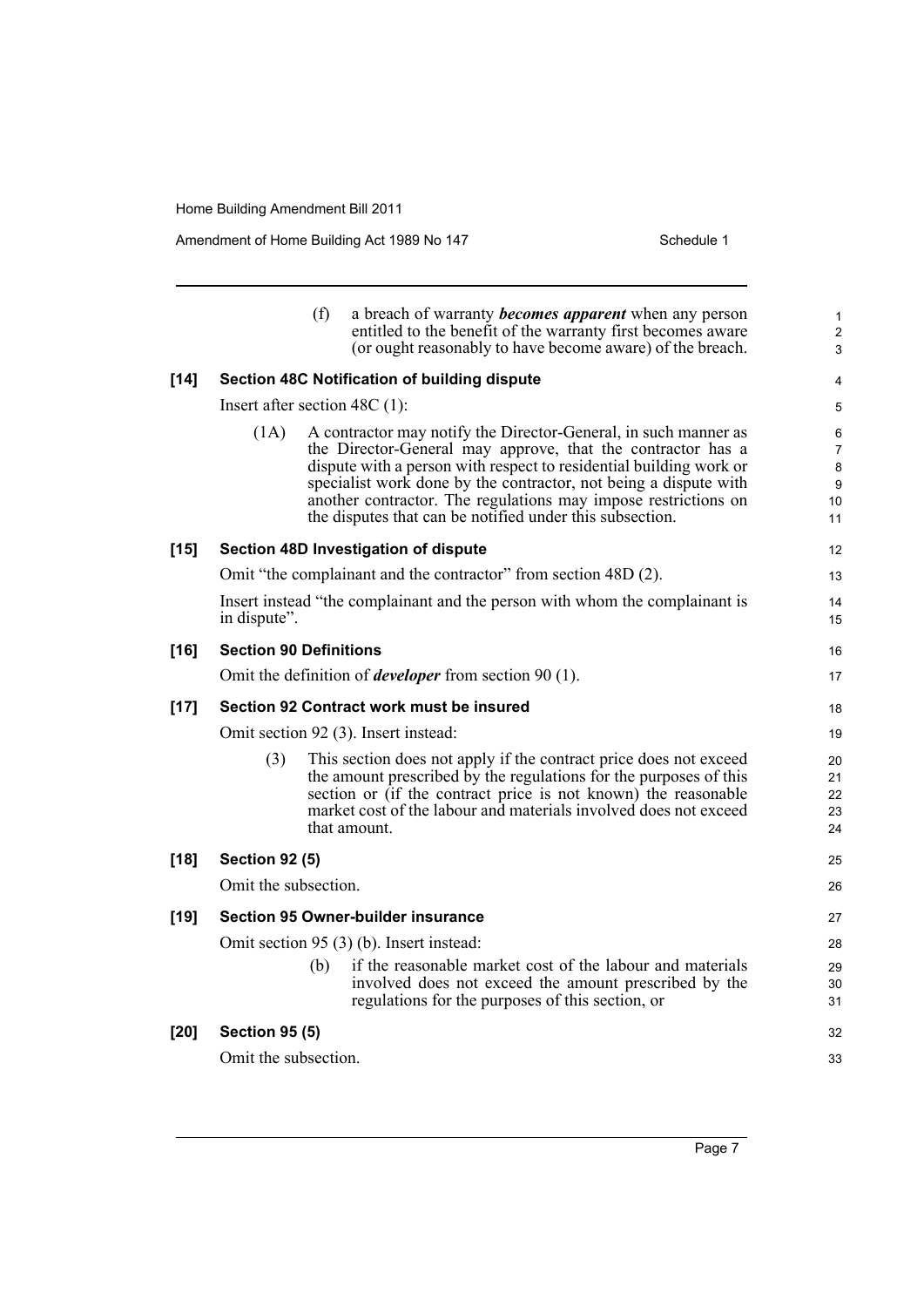| $[21]$ | Section 96 Insurance in relation to residential building work not carried<br>out under contract                                                              |                                                                                                                                                                                                                                                  |                      |
|--------|--------------------------------------------------------------------------------------------------------------------------------------------------------------|--------------------------------------------------------------------------------------------------------------------------------------------------------------------------------------------------------------------------------------------------|----------------------|
|        | Omit section 96 (3) (e). Insert instead:                                                                                                                     |                                                                                                                                                                                                                                                  | 3                    |
|        |                                                                                                                                                              | the reasonable market cost of the labour and materials<br>(e)<br>involved does not exceed the amount prescribed by the<br>regulations for the purposes of this section.                                                                          | 4<br>5<br>6          |
| $[22]$ | <b>Section 96 (4)</b>                                                                                                                                        |                                                                                                                                                                                                                                                  | $\overline{7}$       |
|        | Omit the subsection.                                                                                                                                         |                                                                                                                                                                                                                                                  | 8                    |
| $[23]$ | Section 102 General requirements for insurance                                                                                                               |                                                                                                                                                                                                                                                  | 9                    |
|        |                                                                                                                                                              | Omit section 102 (3). Insert instead:                                                                                                                                                                                                            | 10                   |
|        | The contract of insurance must provide for cover of not less than<br>(3)<br>the amount prescribed by the regulations for the purposes of this<br>subsection. |                                                                                                                                                                                                                                                  | 11<br>12<br>13       |
| $[24]$ | <b>Section 102 (6)</b>                                                                                                                                       |                                                                                                                                                                                                                                                  | 14                   |
|        |                                                                                                                                                              | Omit the subsection. Insert instead:                                                                                                                                                                                                             | 15                   |
|        | (6)                                                                                                                                                          | A contract of insurance may provide that the insurer is not liable<br>for such amount of each claim as is specified in the contract. The<br>amount specified is not to exceed the amount prescribed by the<br>regulations as the maximum excess. | 16<br>17<br>18<br>19 |
| $[25]$ |                                                                                                                                                              | Section 103B Period of cover                                                                                                                                                                                                                     | 20                   |
|        |                                                                                                                                                              | Omit "6 years after the completion of the work, or the end of the contract<br>relating to the work, whichever is the later" from section $103B(2)(a)$ .                                                                                          | 21<br>22             |
|        |                                                                                                                                                              | Insert instead "6 years after completion of the work".                                                                                                                                                                                           | 23                   |
| $[26]$ |                                                                                                                                                              | Section 103B (2) (b)                                                                                                                                                                                                                             | 24                   |
|        |                                                                                                                                                              | Omit "2 years after the completion of the work, or the end of the contract<br>relating to the work, whichever is the later".                                                                                                                     | 25<br>26             |
|        |                                                                                                                                                              | Insert instead "2 years after completion of the work".                                                                                                                                                                                           | 27                   |
| $[27]$ |                                                                                                                                                              | Sections 103BA-103BC                                                                                                                                                                                                                             | 28                   |
|        |                                                                                                                                                              | Omit section 103BA. Insert instead:                                                                                                                                                                                                              | 29                   |
|        | 103BA                                                                                                                                                        | Time limits for policies issued between 1.5.1997 and 30.6.2002                                                                                                                                                                                   | 30                   |
|        | (1)                                                                                                                                                          | A contract of home warranty insurance entered into on or after<br>1 May 1997 and before 1 July 2002 provides insurance cover in                                                                                                                  | 31<br>32             |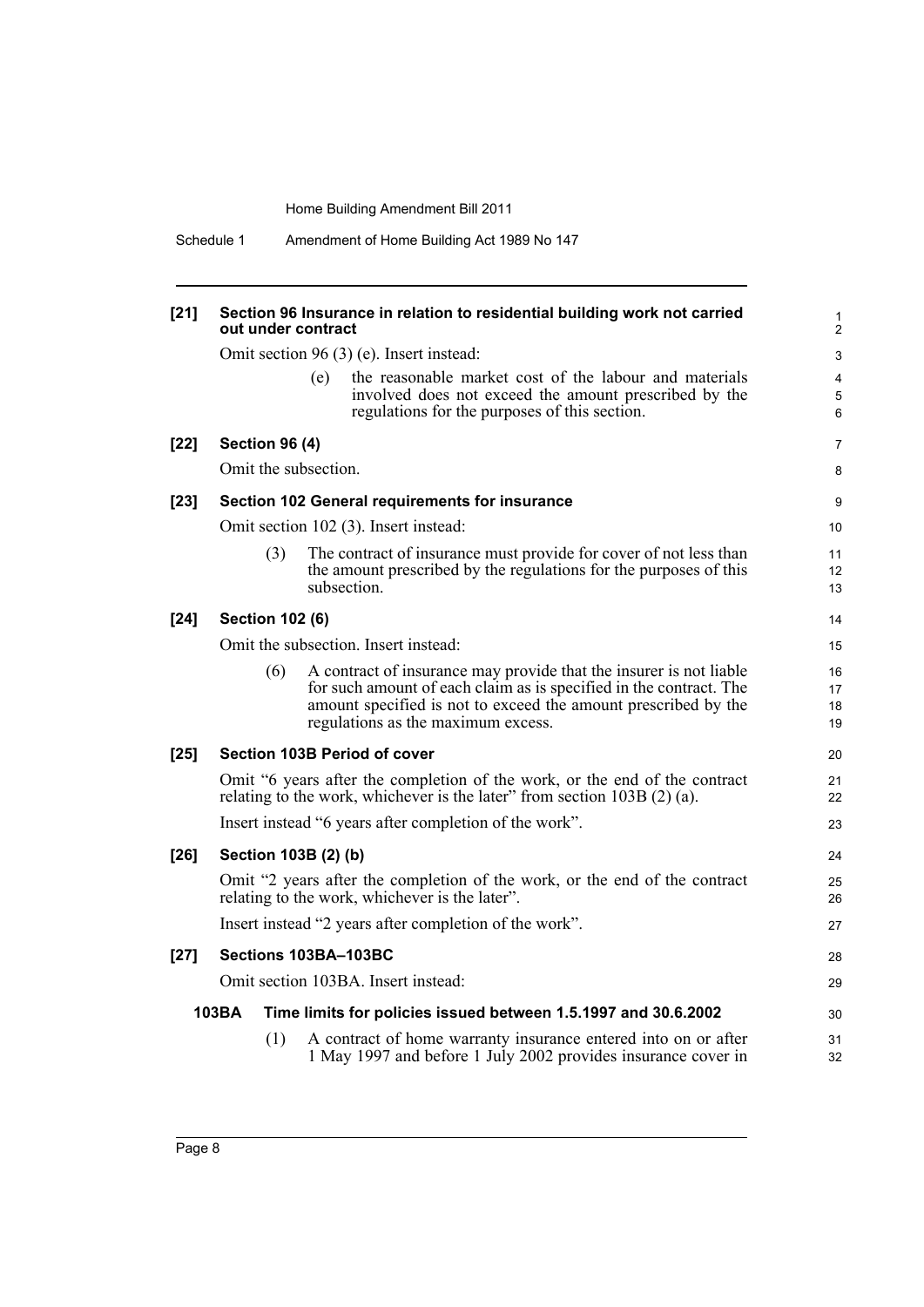Amendment of Home Building Act 1989 No 147 **Schedule 1** Schedule 1

respect of loss only if a claim in respect of the loss is made to the insurer during the period of insurance.

- (2) A loss that becomes apparent in the last 6 months of the period of insurance has an *extended claim period*, which permits a claim in respect of the loss to be made within 6 months after the loss becomes apparent. There is no extended claim period for a loss that arises from non-completion of work.
- (3) For the purposes of this section and section 103BB, a loss *becomes apparent* when a beneficiary under the contract of insurance first becomes aware (or ought reasonably to have become aware) of the loss.
- (4) In this section and sections 103BB and 103BC: *loss* means loss indemnified by a contract of home warranty insurance.

*period of insurance* means the period for which a contract of home warranty insurance provides cover.

#### **103BB Time limits for policies issued from 1.7.2002**

(1) A contract of home warranty insurance entered into on or after 1 July 2002 provides insurance cover in respect of loss only if a claim in respect of the loss is made to the insurer during the period of insurance.

**Note.** Subsection (1) is the general rule but there are exceptions to this general rule, as provided by this section.

- (2) A loss that becomes apparent in the last 6 months of the period of insurance has an *extended claim period*, which permits a claim in respect of the loss to be made within 6 months after the loss becomes apparent. There is no extended claim period for a loss that arises from non-completion of work.
- (3) When a loss becomes apparent during the period of insurance but a claim cannot be made during that period because an insured event has not occurred, a claim can be made after the period of insurance (as a *delayed claim*) but only if:
	- (a) the loss was properly notified to the insurer during the period of insurance (or within 6 months after the loss became apparent in the case of a loss that became apparent in the last 6 months of the period of insurance), and
	- (b) the beneficiary under the contract of insurance making the claim diligently pursued the enforcement of the statutory warranty concerned after the loss became apparent.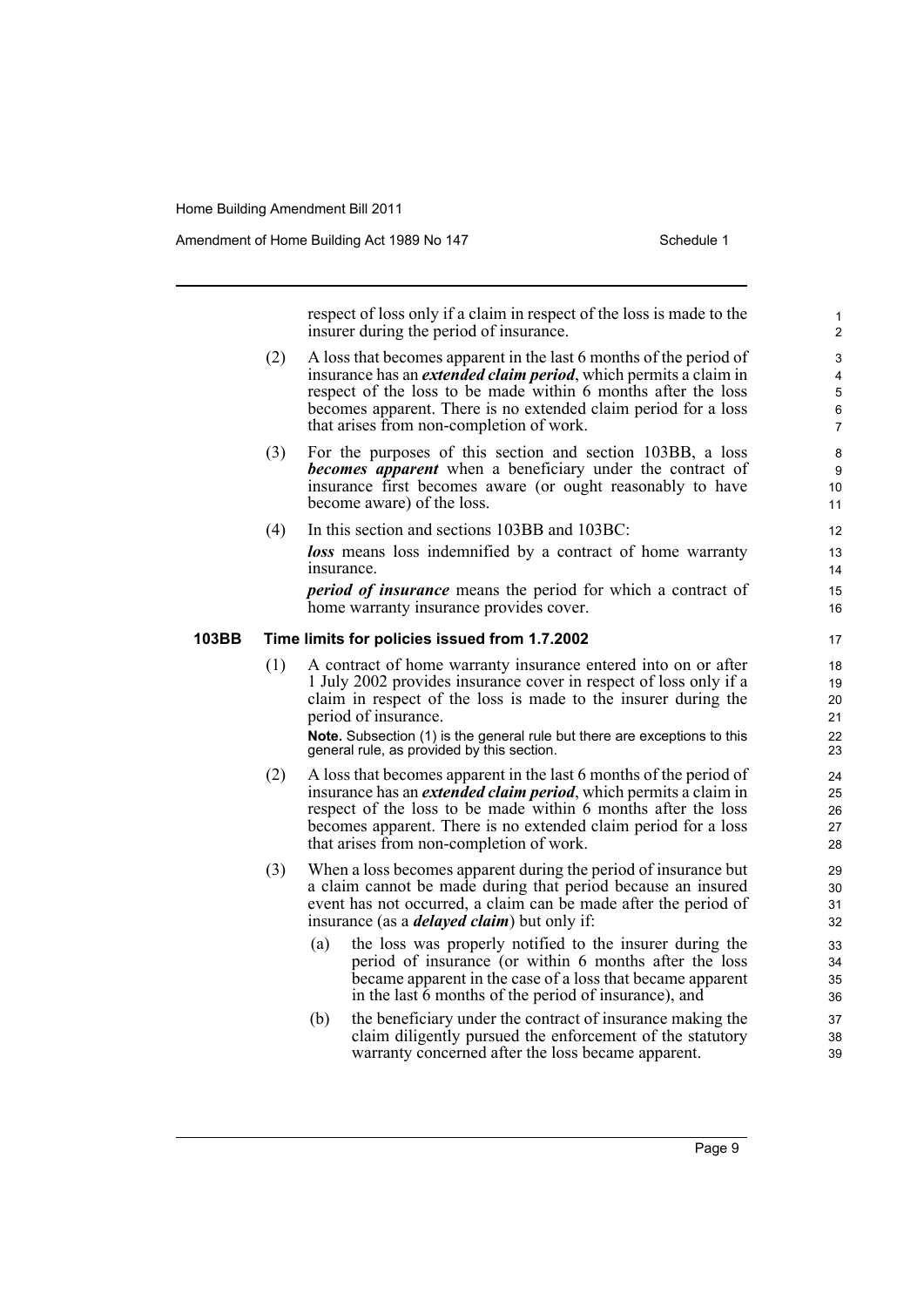Schedule 1 Amendment of Home Building Act 1989 No 147

(4) A delayed claim can also be made when the insured event occurs in the last 6 months of the period of insurance (as if the insured event did not occur until after the period of insurance) subject to compliance with the other requirements of this section for a delayed claim. (5) A delayed claim cannot be made for a loss that arises from non-completion of work. (6) The regulations can make provision for or with respect to what constitutes or does not constitute diligent pursuit of the enforcement of a statutory warranty for the purposes of this section. (7) A loss is *properly notified* to an insurer only if the insurer has been given notice in writing of the loss and the notice provides such information as may be reasonably necessary to put the insurer on notice as to the nature and circumstances of the loss. The regulations can make provision for or with respect to the form and content of such a notice. **103BC 10-year "long stop" limit on claims under existing policies** (1) Despite any other provision of this Act, a contract of home warranty insurance entered into before 1 July 2010 does not in any circumstances provide insurance cover in respect of loss unless a claim in respect of the loss is made to the insurer within 10 years after the work insured was completed. **Note.** Section 3B provides for the date of completion of residential building work. (2) This section does not operate to extend any period of insurance. **[28] Section 103F Interpretation** Omit the definition of *developer* from section 103F (1). **[29] Section 121B** Insert after section 121A: **121B Information sharing with Self Insurance Corporation** (1) A person engaged in the administration of this Act may disclose to the Self Insurance Corporation or a member of staff of the Corporation information obtained in the course of the administration or execution of this Act if the disclosure is for the purpose of assisting the Self Insurance Corporation to exercise its functions under this Act. 1 2 3 4 5 6 7 8 9 10 11 12 13 14 15 16 17 18 19  $20$ 21 22 23 24 25 26 27 28 29 30 31 32 33 34 35 36 37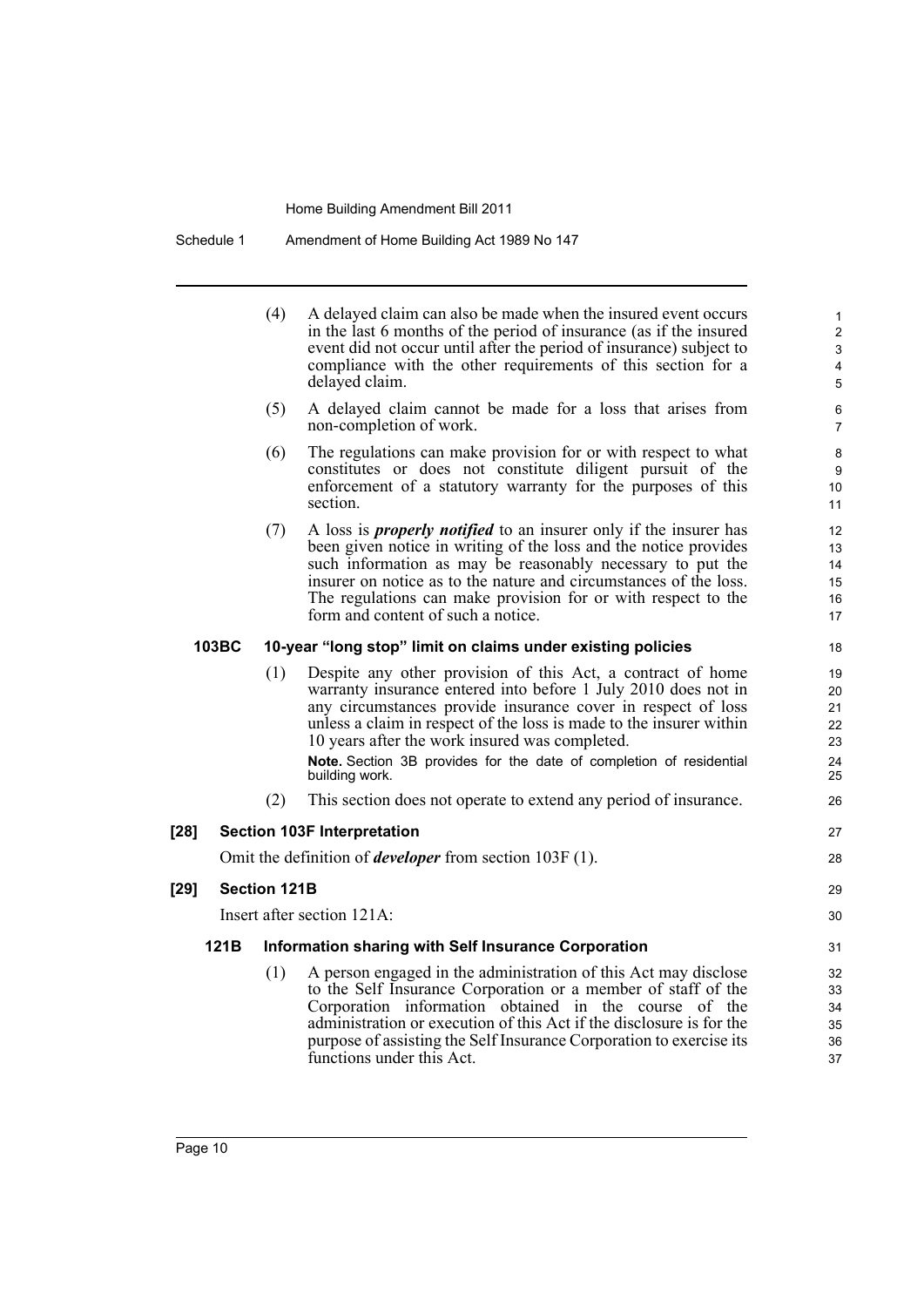Amendment of Home Building Act 1989 No 147 Schedule 1

|        | (2)     |                   | The Self Insurance Corporation or any member of staff of the<br>Corporation may disclose to a person engaged in the<br>administration of this Act information obtained in connection<br>with the exercise of the functions of the Corporation under this<br>Act if the disclosure is for the purpose of assisting in the<br>administration or execution of this Act. | 1<br>$\overline{2}$<br>$\ensuremath{\mathsf{3}}$<br>$\overline{\mathbf{4}}$<br>$\overline{5}$<br>6 |
|--------|---------|-------------------|----------------------------------------------------------------------------------------------------------------------------------------------------------------------------------------------------------------------------------------------------------------------------------------------------------------------------------------------------------------------|----------------------------------------------------------------------------------------------------|
|        |         | (3)               | Information may be disclosed under this section by giving access<br>to any record of the information.                                                                                                                                                                                                                                                                | 7<br>8                                                                                             |
|        |         | (4)               | A reference in this section to the functions of the Self Insurance<br>Corporation under this Act includes the functions of the<br>Corporation under section 8A (Specific functions in relation to<br>home warranty insurance) of the NSW Self Insurance<br>Corporation Act 2004.                                                                                     | 9<br>10<br>11<br>12<br>13                                                                          |
| $[30]$ |         |                   | <b>Schedule 4 Savings and transitional provisions</b>                                                                                                                                                                                                                                                                                                                | 14                                                                                                 |
|        |         |                   | Insert at the end of clause $2(1)$ :                                                                                                                                                                                                                                                                                                                                 | 15                                                                                                 |
|        |         |                   | Home Building Amendment Act 2011, but only to the extent that<br>it amends this Act                                                                                                                                                                                                                                                                                  | 16<br>17                                                                                           |
| $[31]$ |         | <b>Schedule 4</b> |                                                                                                                                                                                                                                                                                                                                                                      | 18                                                                                                 |
|        |         |                   | Insert at the end of the Schedule:                                                                                                                                                                                                                                                                                                                                   | 19                                                                                                 |
|        | Part 19 |                   | Provisions consequent on enactment of<br><b>Home Building Amendment Act 2011</b>                                                                                                                                                                                                                                                                                     | 20<br>21                                                                                           |
|        | 104     | <b>Definition</b> |                                                                                                                                                                                                                                                                                                                                                                      | 22                                                                                                 |
|        |         |                   | In this Part:<br><b>amending Act</b> means the Home Building Amendment Act 2011.                                                                                                                                                                                                                                                                                     | 23<br>24                                                                                           |
|        | 105     |                   | <b>Application of Part</b>                                                                                                                                                                                                                                                                                                                                           | 25                                                                                                 |
|        |         |                   |                                                                                                                                                                                                                                                                                                                                                                      |                                                                                                    |
|        |         | (1)               | This Part prevails to the extent of any inconsistency with any<br>other provision of this Schedule.                                                                                                                                                                                                                                                                  | 26<br>27                                                                                           |
|        |         | (2)               | Regulations made under clause 2 of this Schedule have effect<br>despite any provision of this Part.                                                                                                                                                                                                                                                                  | 28<br>29                                                                                           |
|        | 106     |                   | Purpose and operation of amendments                                                                                                                                                                                                                                                                                                                                  | 30                                                                                                 |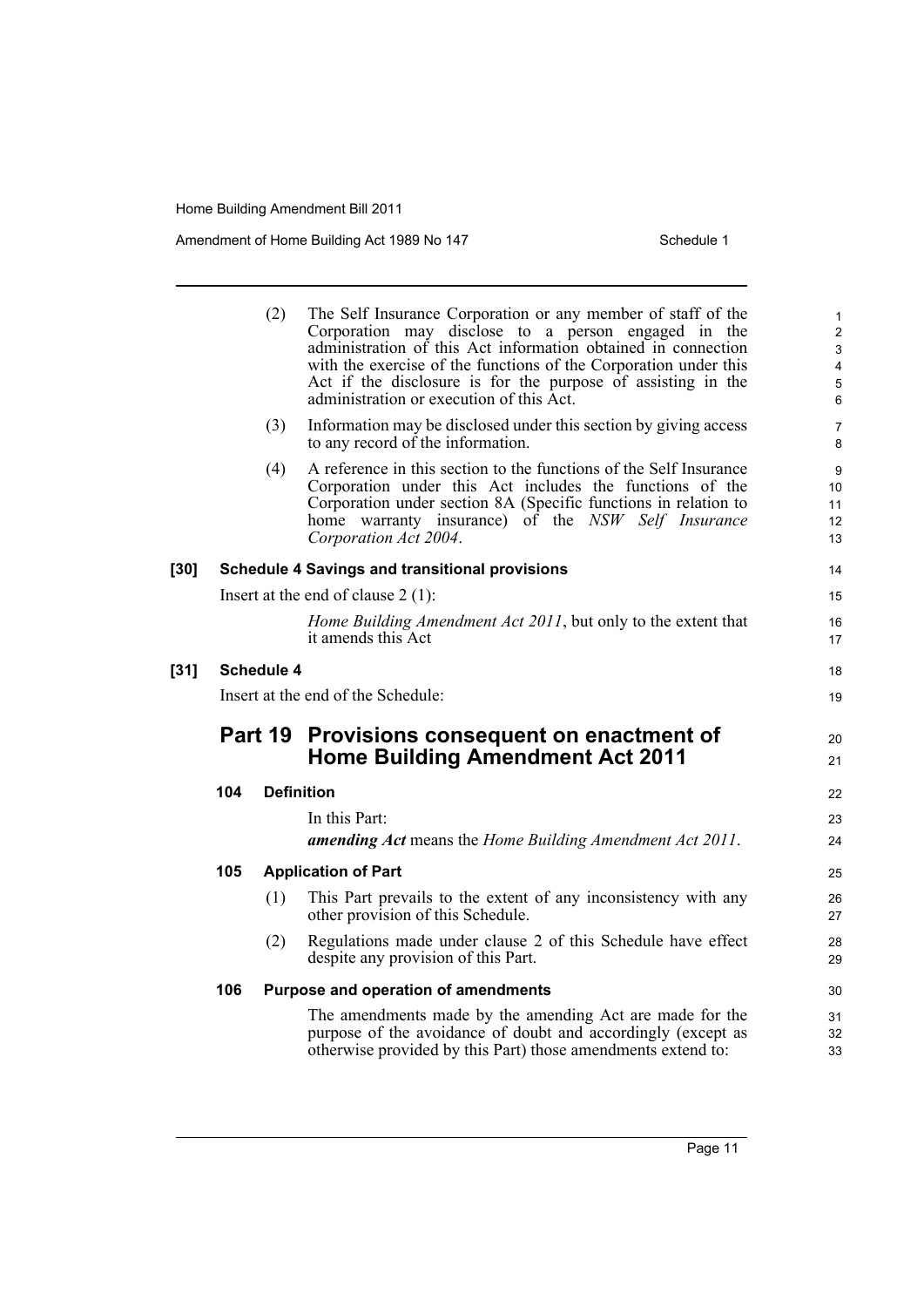(a) residential building work commenced or completed before the commencement of the amendment, and

- (b) a contract of insurance entered into before the commencement of the amendment, and
- (c) a loss or liability that arose before the commencement of the amendment, and
- (d) the notification of a loss before the commencement of the amendment.

#### **107 Legal proceedings not affected**

An amendment made by the amending Act does not (despite any other provision of this Part) extend to or otherwise affect any decision of a court or tribunal in proceedings commenced in the court or tribunal before the commencement of the amendment (whether the decision is made before or after that commencement).

#### **108 Thresholds for contract requirements**

An amendment made by the amending Act to Part 2 of this Act (or to the *Home Building Regulation 2004*, to the extent that it relates to an amendment to that Part) does not apply in respect of a contract for residential building work entered into before the commencement of the amendment.

#### **109 Proceedings for breach of statutory warranties**

The amendment made to section 18E by the amending Act does not apply in respect of a contract for residential building work entered into before the commencement of the amendment.

#### **110 Insurance thresholds**

- (1) The amendment made by the amending Act to section 92 (and to clause 70 of the *Home Building Regulation 2004*, to the extent that it relates to the amendment to section 92) does not apply in respect of a contract for residential building work entered into before the commencement of the amendment.
- (2) The amendment made by the amending Act to section 95 (and to clause 70 of the *Home Building Regulation 2004*, to the extent that it relates to the amendment to section 95) does not apply in respect of a contract for the sale of land entered into before the commencement of the amendment.
- (3) The amendment made by the amending Act to section 96 (and to clause 70 of the *Home Building Regulation 2004*, to the extent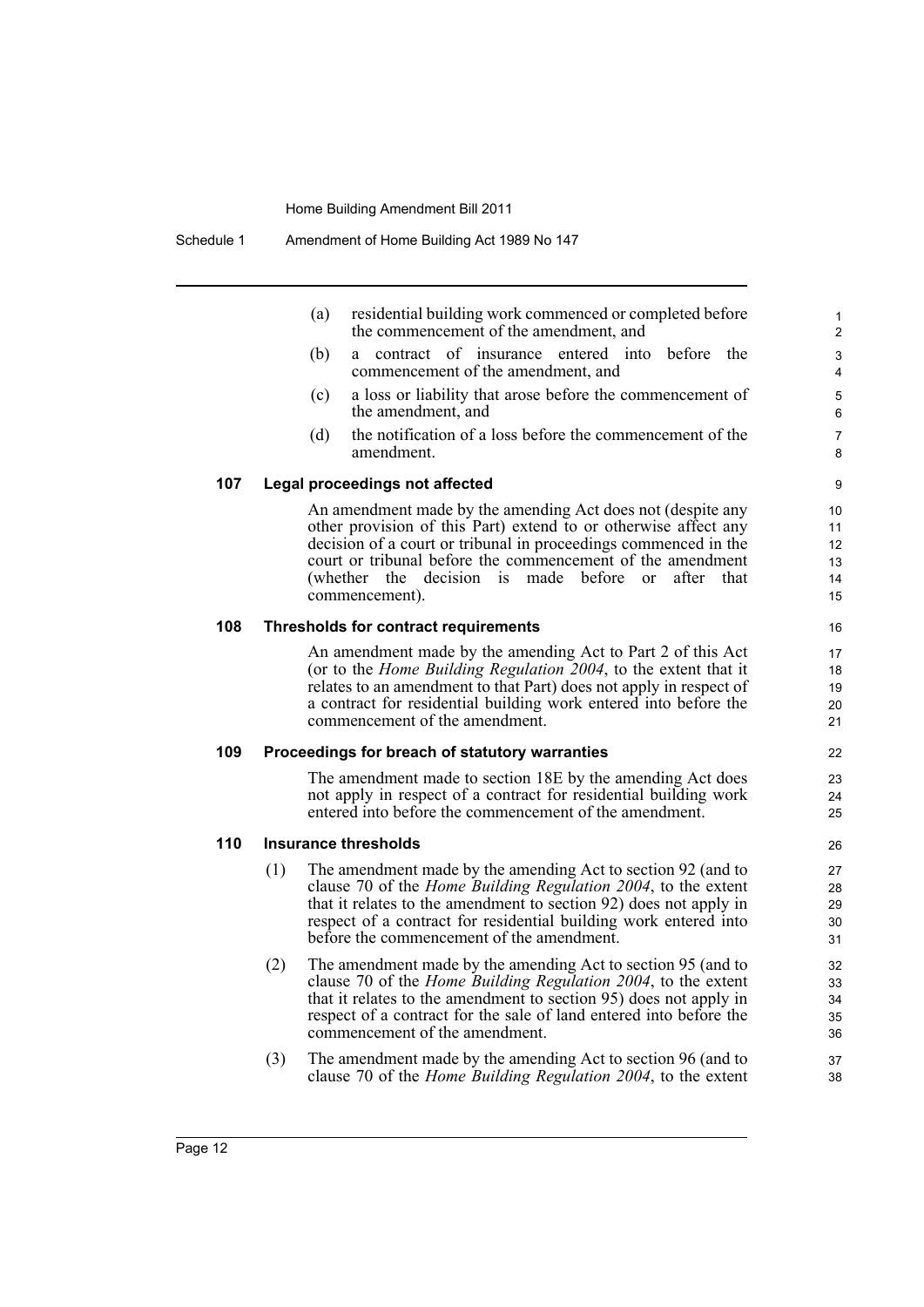Amendment of Home Building Act 1989 No 147 Schedule 1

1 2 3

that it relates to the amendment to section 96) does not apply to residential building work done before the commencement of the amendment.

#### **111 Minimum insurance cover**

An amendment made by the amending Act to section 102 (3) or clause 60 or 69 of the *Home Building Regulation 2004* does not apply in respect of a contract of insurance entered into before the commencement of the amendment.

#### **112 Excess for home warranty insurance claims**

The amendments made by the amending Act to substitute section 102 (6) and insert clause 18 of the *Home Building Regulation 2004* do not apply in respect of a contract of insurance entered into before the commencement of the amendments.

#### **113 Pending claims not affected by new time limits**

Sections 103BA–103BC (as inserted by the amending Act) do not apply to a loss in respect of which a claim was made under a policy of insurance before the commencement of the section concerned, whether or not the claim was finalised before that commencement.

#### **114 Period of grace for claims where loss already properly notified**

- (1) The requirement under section 103BA (as inserted by the amending Act) that a claim in respect of a loss be made during the required claim period is satisfied in the case of a loss for which no claim was made during the required claim period but that was properly notified to the insurer during the required claim period and before the commencement of that section if a claim in respect of the loss is made within 6 months after the commencement of that section.
- (2) The *required claim period* is the period of insurance or the period of 6 months after the loss became apparent in the case of a loss that became apparent in the last  $6$  months of the period of insurance.
- (3) In this clause, *properly notified* has the same meaning as in section 103BB.

#### **115 Period of grace for proper notification of losses**

(1) The requirement under section 103BB (3) (a) that a loss be *properly notified* to an insurer during the required notification period is satisfied in the case of a loss that was notified (but not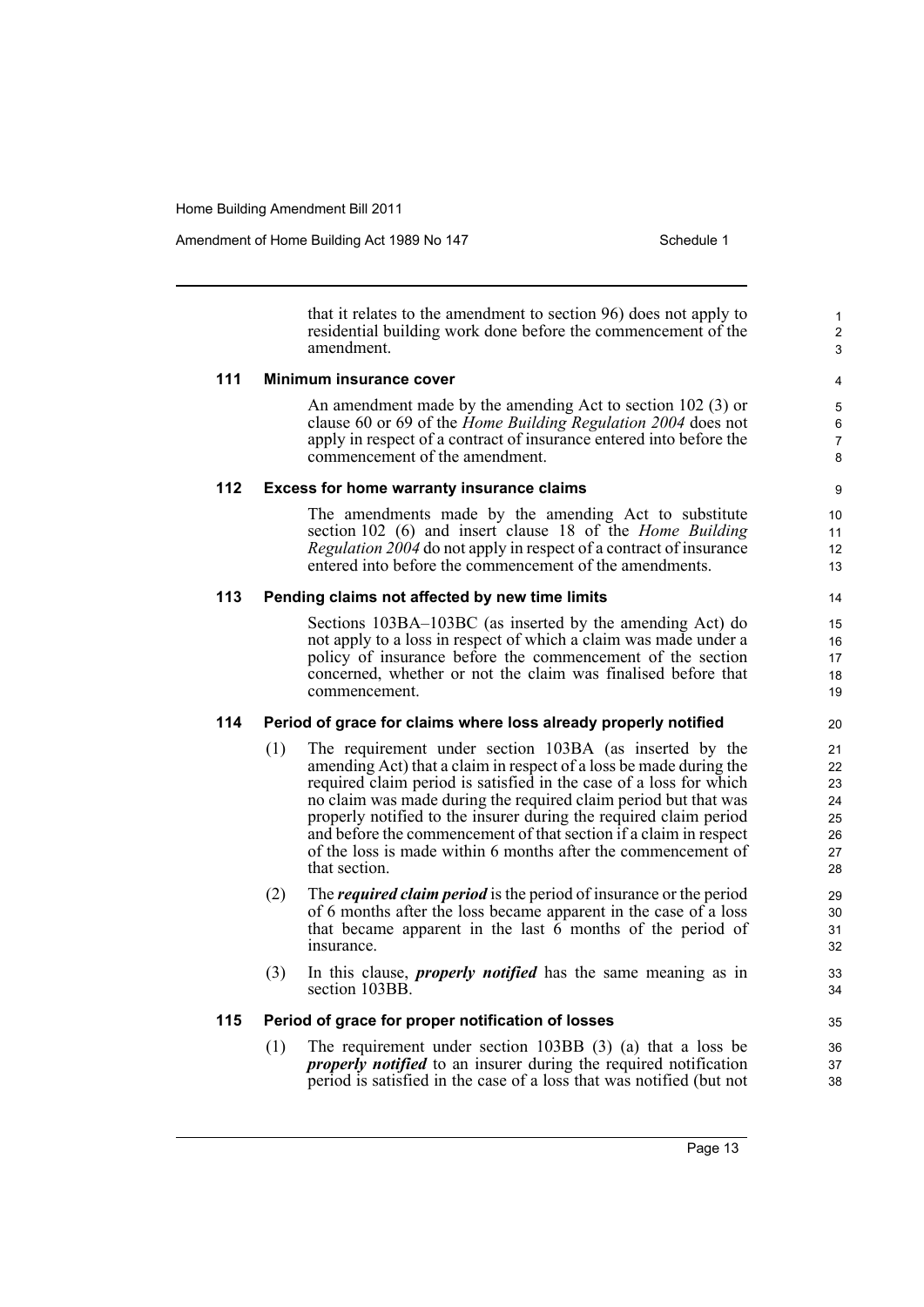#### Schedule 1 Amendment of Home Building Act 1989 No 147

properly notified only because it was not notified in writing) to the insurer during the required notification period and before the commencement of that section if the loss is properly notified to the insurer within 6 months after the commencement of that section.

(2) The *required notification period* is the period of insurance or the period of 6 months after the loss became apparent in the case of a loss that became apparent in the last 6 months of the period of insurance.

#### **116 Time limits on claims in insurance contracts**

A provision included in an insurance contract for the purpose of giving effect to clause 63 (3) of the *Home Building Regulation 2004* is taken to be modified to the extent necessary to give effect to clause 63 (3) of that Regulation as amended by the amending Act.

#### **117 Limitations on beneficiaries under contract of insurance**

The amendment made by the amending Act to clause 55 of the *Home Building Regulation 2004* does not apply in respect of a contract of insurance entered into before the commencement of the amendment.

#### **118 Proportionate liability**

This Part does not apply to the amendments made by the amending Act to the *Civil Liability Act 2002*.

**Note.** Schedule 1 to the *Civil Liability Act 2002* provides transitional arrangements for amendments to that Act.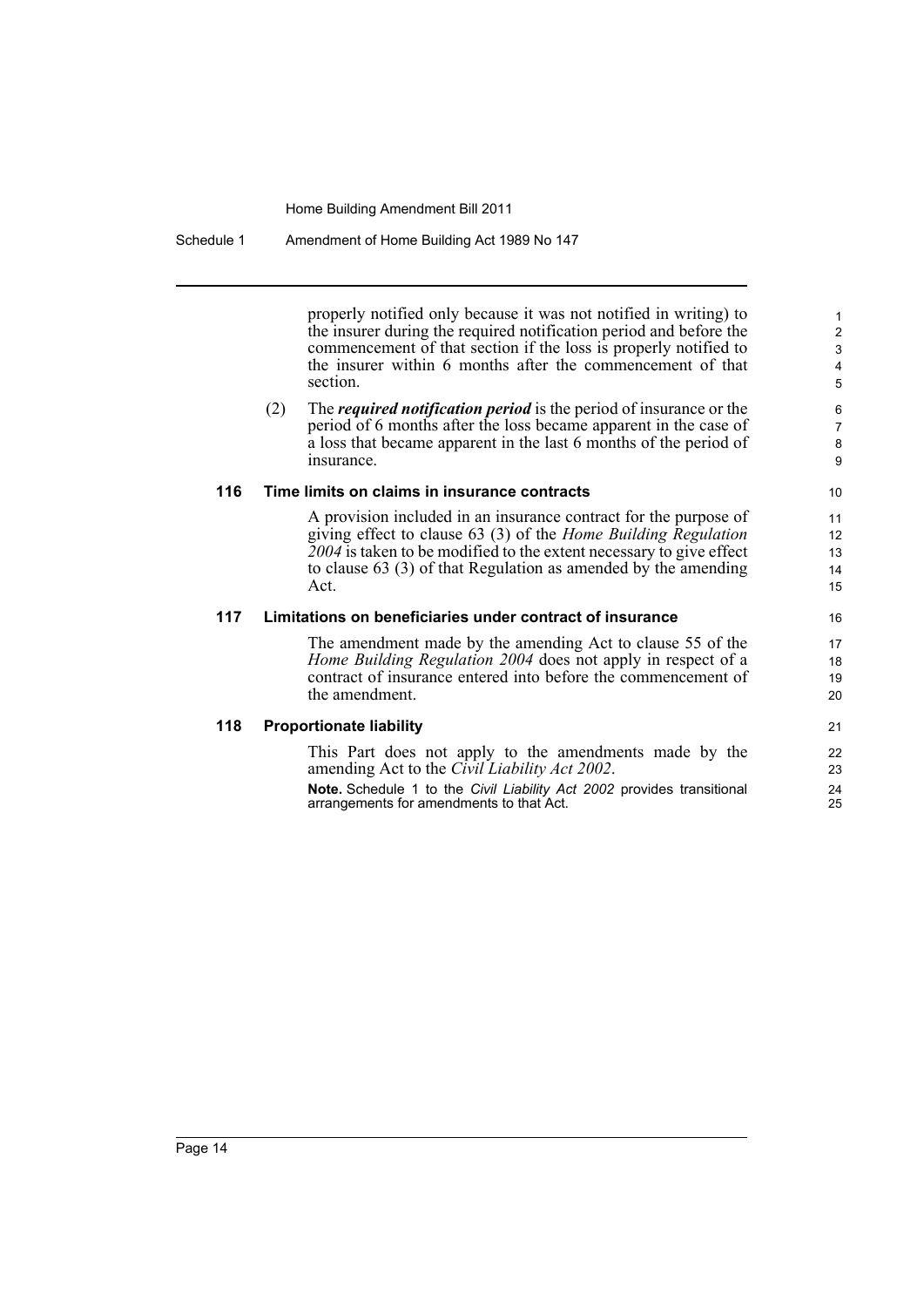Amendment of Civil Liability Act 2002 No 22 Schedule 2

<span id="page-20-0"></span>

| <b>Schedule 2</b> |                   | <b>Amendment of Civil Liability Act 2002</b><br><b>No 22</b>                                                                                                                                                                               |                                     |
|-------------------|-------------------|--------------------------------------------------------------------------------------------------------------------------------------------------------------------------------------------------------------------------------------------|-------------------------------------|
|                   |                   |                                                                                                                                                                                                                                            | $\overline{2}$                      |
| [1]               |                   | <b>Section 34 Application of Part</b>                                                                                                                                                                                                      | 3                                   |
|                   |                   | Insert after section $34(3)$ :                                                                                                                                                                                                             | 4                                   |
|                   | (3A)              | This Part does not apply to a claim in an action for damages<br>arising from a breach of statutory warranty under Part 2C of the<br><i>Home Building Act 1989</i> and brought by a person having the<br>benefit of the statutory warranty. | 5<br>$\,6\,$<br>$\overline{7}$<br>8 |
| [2]               |                   | <b>Schedule 1 Savings and transitional provisions</b>                                                                                                                                                                                      | 9                                   |
|                   |                   | Insert at the end of clause $1(1)$ :                                                                                                                                                                                                       | 10                                  |
|                   |                   | Home Building Amendment Act 2011, but only to the extent that<br>it amends this Act                                                                                                                                                        | 11<br>12                            |
| [3]               | <b>Schedule 1</b> |                                                                                                                                                                                                                                            | 13                                  |
|                   |                   | Insert at the end of the Schedule:                                                                                                                                                                                                         | 14                                  |
|                   |                   | Part 13 Provision consequent on enactment of                                                                                                                                                                                               | 15                                  |
|                   |                   | <b>Home Building Amendment Act 2011</b>                                                                                                                                                                                                    | 16                                  |
|                   | 41                | Operation of proportionate liability amendment                                                                                                                                                                                             | 17                                  |
|                   |                   | The amendment of section 34 by the <i>Home Building Amendment</i>                                                                                                                                                                          | 18                                  |
|                   |                   | Act 2011 extends to civil liability arising before the                                                                                                                                                                                     | 19                                  |
|                   |                   | commencement of the amendment but not so as to affect                                                                                                                                                                                      | 20                                  |
|                   |                   | proceedings commenced before the commencement of the                                                                                                                                                                                       | 21                                  |
|                   |                   | amendment (whether or not the proceedings were finally                                                                                                                                                                                     | 22                                  |
|                   |                   | determined before the commencement of the amendment).                                                                                                                                                                                      | 23                                  |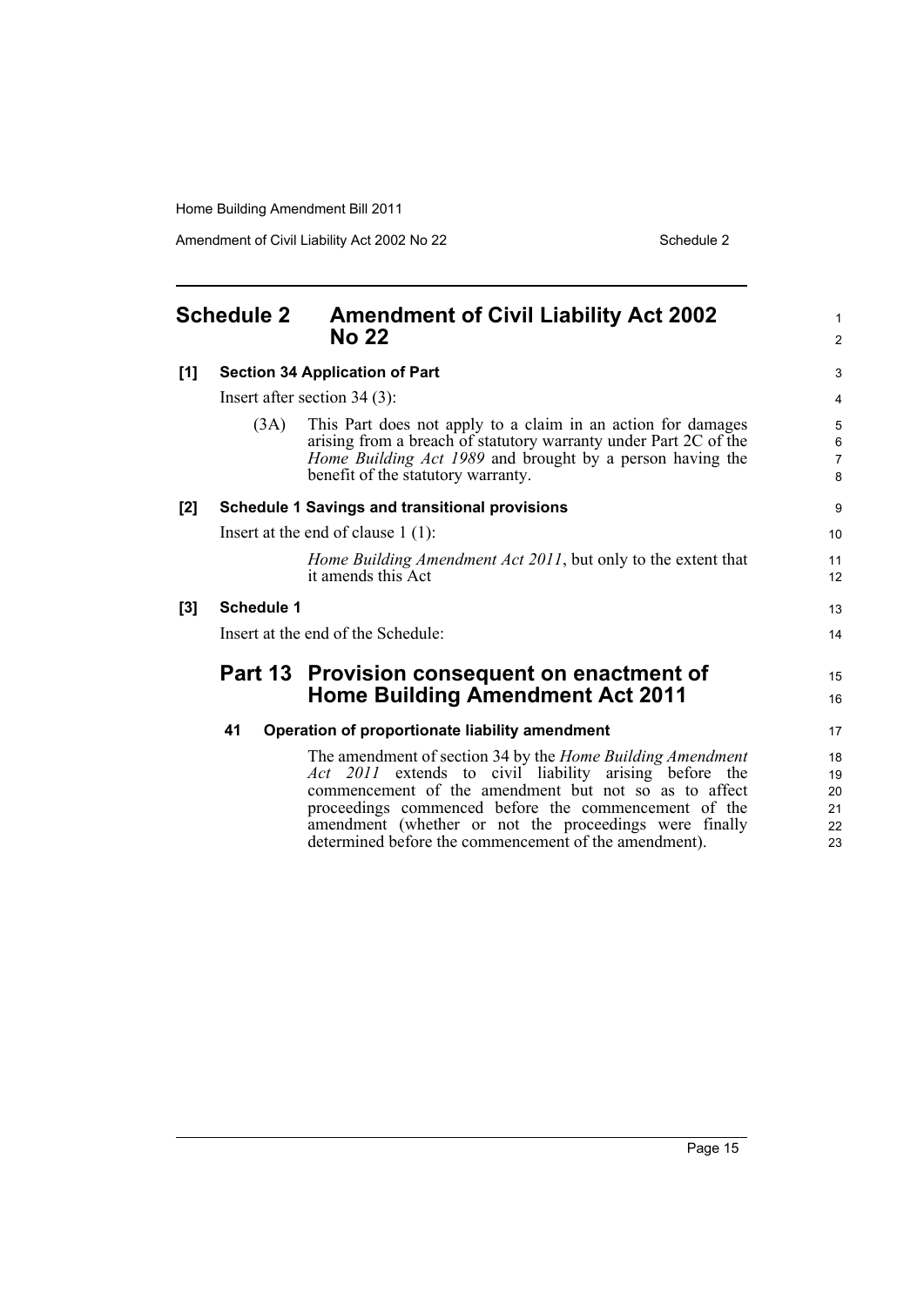Schedule 3 Amendment of Home Building Regulation 2004

### <span id="page-21-0"></span>**Schedule 3 Amendment of Home Building Regulation 2004**

| [1] | <b>Clause 11A</b>                                         |                  |                                                                                                                                                                                                                | 3                                 |
|-----|-----------------------------------------------------------|------------------|----------------------------------------------------------------------------------------------------------------------------------------------------------------------------------------------------------------|-----------------------------------|
|     | Insert before clause 12:                                  |                  |                                                                                                                                                                                                                | 4                                 |
|     | <b>11A</b><br><b>Thresholds for contract requirements</b> |                  |                                                                                                                                                                                                                | 5                                 |
|     |                                                           | (1)              | The prescribed amount for the purposes of section 7 (Form of<br>contracts) of the Act is \$5,000.                                                                                                              | 6<br>$\overline{7}$               |
|     |                                                           | (2)              | The prescribed amount for the purposes of section 7AAA (Form<br>of contracts—small jobs) of the Act is \$1,000.                                                                                                | 8<br>9                            |
|     |                                                           | (3)              | The prescribed amount for the purposes of section 7BA<br>(Cooling-off period: person may rescind a contract for residential<br>building work within 5 days without penalty) of the Act is<br>\$20,000.         | 10<br>11<br>12 <sup>2</sup><br>13 |
| [2] |                                                           |                  | Clause 13 Requirements for contracts for residential building work                                                                                                                                             | 14                                |
|     |                                                           | clause 13 (1).   | Insert "to which section 7 of the Act applies" after "A contract" in                                                                                                                                           | 15<br>16                          |
| [3] |                                                           |                  | Clause 15 Exemptions from contract requirements for holders of<br>contractor licences                                                                                                                          | 17<br>18                          |
|     |                                                           |                  | Omit clause 15 (d).                                                                                                                                                                                            | 19                                |
| [4] |                                                           |                  | Clause 17 Exemptions relating to cooling-off periods in contracts                                                                                                                                              | 20                                |
|     |                                                           |                  | Omit clause 17 (c).                                                                                                                                                                                            | 21                                |
| [5] |                                                           | <b>Clause 18</b> |                                                                                                                                                                                                                | 22                                |
|     |                                                           |                  | Insert after clause 17:                                                                                                                                                                                        | 23                                |
|     | 18                                                        |                  | <b>Maximum insurance excess</b>                                                                                                                                                                                | 24                                |
|     |                                                           |                  | The maximum excess for the purposes of section $102$ (6) of the<br>Act is \$250.                                                                                                                               | 25<br>26                          |
| [6] |                                                           |                  | <b>Clause 55 Beneficiaries</b>                                                                                                                                                                                 | 27                                |
|     |                                                           |                  | Insert after clause $55(2)(d)$ :                                                                                                                                                                               | 28                                |
|     |                                                           |                  | a body corporate that is related, within the meaning of<br>(e)<br>section 50 of the Corporations Act 2001 of the<br>Commonwealth, to any corporate person referred to in<br>paragraph $(a)$ , $(b)$ or $(c)$ , | 29<br>30<br>31<br>32              |

1 2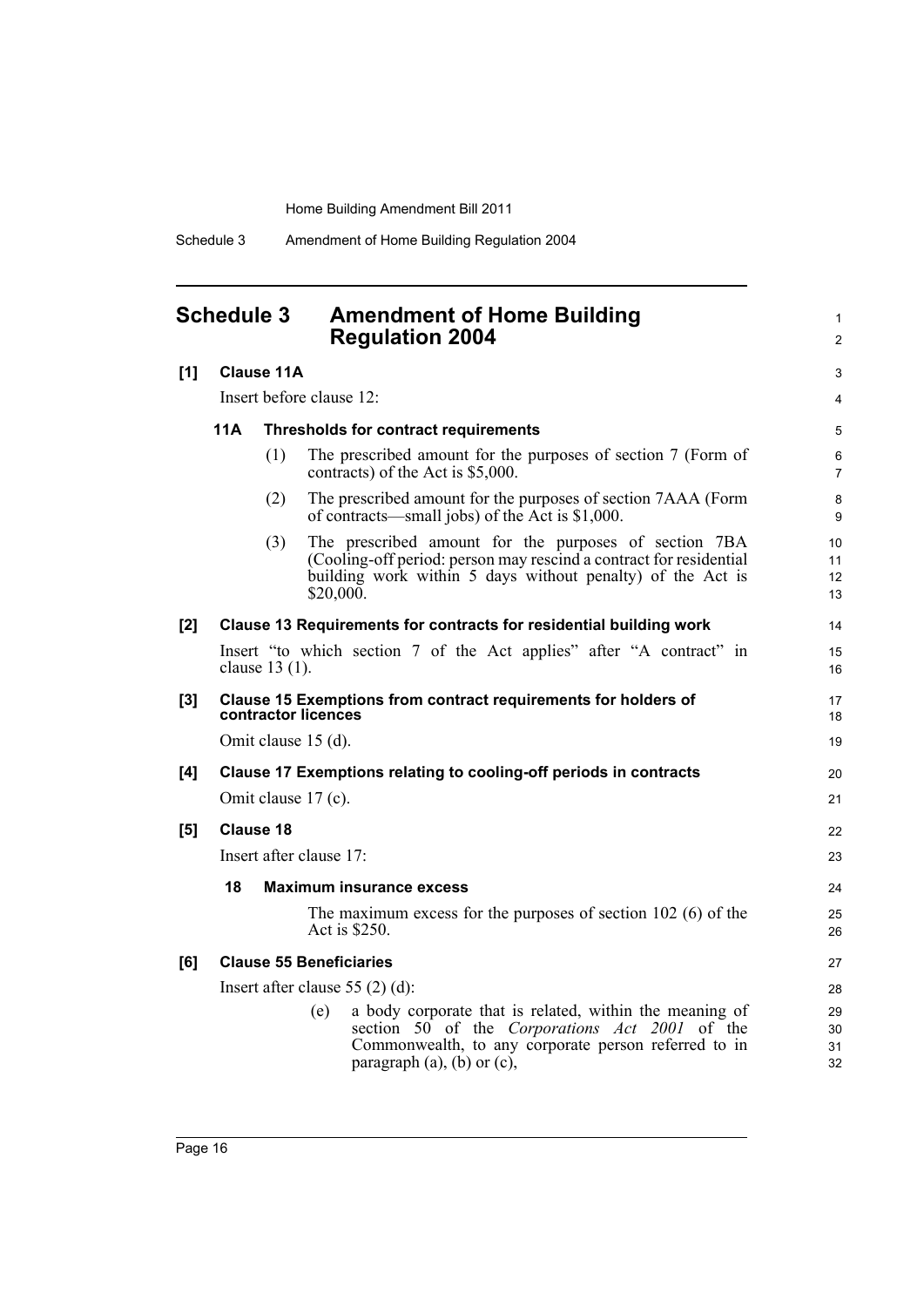Amendment of Home Building Regulation 2004 Schedule 3

|        |                       | (f)<br>a body corporate that is a related party, within the meaning<br>of section 228 of the Corporations Act 2001 of the<br>Commonwealth, of any corporate person referred to in<br>paragraph $(a)$ , $(b)$ or $(c)$ .                                                                                                                                                                                                      | $\mathbf{1}$<br>$\overline{2}$<br>$\mathfrak{S}$<br>$\overline{4}$ |
|--------|-----------------------|------------------------------------------------------------------------------------------------------------------------------------------------------------------------------------------------------------------------------------------------------------------------------------------------------------------------------------------------------------------------------------------------------------------------------|--------------------------------------------------------------------|
| [7]    |                       | <b>Clause 60 Minimum insurance cover</b>                                                                                                                                                                                                                                                                                                                                                                                     | $\mathbf 5$                                                        |
|        |                       | Omit clause 60 (1). Insert instead:                                                                                                                                                                                                                                                                                                                                                                                          | 6                                                                  |
|        | (1)                   | For the purposes of section $102$ (3) of the Act, the amount<br>prescribed is \$340,000 in relation to each dwelling to which the<br>insurance relates, subject to clause 69 (Requirements for<br>insurance for residential flat buildings).                                                                                                                                                                                 | $\overline{7}$<br>8<br>9<br>10                                     |
| [8]    | Clause 60 (2) and (3) |                                                                                                                                                                                                                                                                                                                                                                                                                              | 11                                                                 |
|        | Omit the subclauses.  |                                                                                                                                                                                                                                                                                                                                                                                                                              | 12                                                                 |
| [9]    |                       | <b>Clause 61 Period of cover</b>                                                                                                                                                                                                                                                                                                                                                                                             | 13                                                                 |
|        | Omit the clause.      |                                                                                                                                                                                                                                                                                                                                                                                                                              | 14                                                                 |
| [10]   |                       | Clause 63 Time limits for notice of loss or damage                                                                                                                                                                                                                                                                                                                                                                           | 15                                                                 |
|        |                       | Omit clause 63 (3). Insert instead:                                                                                                                                                                                                                                                                                                                                                                                          | 16                                                                 |
|        | (3)                   | If a beneficiary gives notice of a loss (the <i>notified loss</i> ) to the<br>insurer, the beneficiary is taken for the purposes of a provision<br>included in an insurance contract pursuant to this clause to have<br>given notice of every loss (a <i>related loss</i> ) that was caused by the<br>same defect as caused the notified loss, whether or not the claim<br>in respect of the notified loss has been settled. | 17<br>18<br>19<br>20<br>21<br>22                                   |
|        | (4)                   | The giving of notice of or the making of a claim for the notified<br>loss does not constitute the giving of notice of or the making of a<br>claim for any related loss for the purposes of sections<br>103BA-103BC of the Act, and those sections are not affected by<br>this clause or any provision included in an insurance contract<br>pursuant to this clause.                                                          | 23<br>24<br>25<br>26<br>27<br>28                                   |
| $[11]$ |                       | Clause 69 Requirements for insurance for residential flat buildings                                                                                                                                                                                                                                                                                                                                                          | 29                                                                 |
|        |                       | Omit "\$200,000" from clause 69 (2) wherever occurring.                                                                                                                                                                                                                                                                                                                                                                      | 30                                                                 |
|        |                       | Insert instead "\$340,000".                                                                                                                                                                                                                                                                                                                                                                                                  | 31                                                                 |
| [12]   | Clause 69 (1) and (2) |                                                                                                                                                                                                                                                                                                                                                                                                                              | 32                                                                 |
|        |                       | Omit "\$12,000" wherever occurring. Insert instead "\$20,000".                                                                                                                                                                                                                                                                                                                                                               | 33                                                                 |